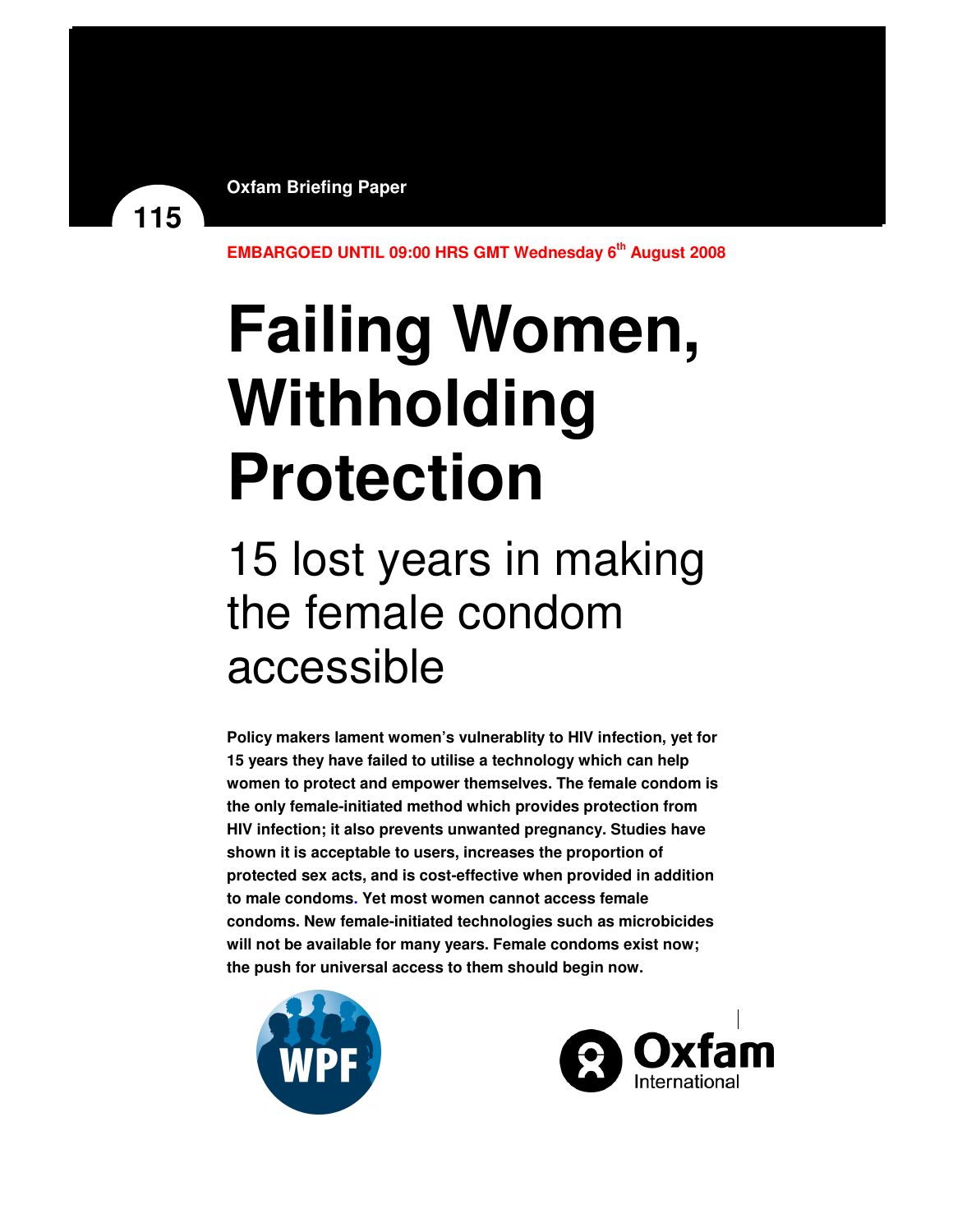### **Summary**

2008 marks 15 years since the female condom was invented, and, disgracefully, 15 years of failing to make them accessible to the women who need them. Despite the absence of any other female-initated form of protection, and unprecedented rises in funding for the response to HIV, female condoms remain inaccessible, and their contribution remains untapped.

The urgent need for access to female condoms is evident in the feminisation of the HIV pandemic, the large unmet need for contraception, and the pitiful progress towards meeting Millennium Development Goals 5 and 6 on maternal health and halting and reversing the spread of HIV.

Why provide female condoms, when male condoms are readily available, much cheaper, and provide a comparable level of protection?

- Female condoms are a tool to assist women's empowerment. Women who use female condoms report an increased sense of power for negotiation of safer sex, and a greater sense of control and safety during sex. It will be many years until women have any alternative femaleinitiated means of protecting themselves.
- Providing both female and male condoms leads to more instances of protected sex and reductions in the incidence of sexually transmitted infections (STIs). Their additive effect, providing protection in instances which would not be protected by male condoms, makes them a costeffective form of HIV prevention.

Studies have repeatedly shown high levels of acceptability for female condoms. Some users prefer them over male condoms, as they offer more flexibility regarding the timing of putting them on and taking them off, and have a more natural feel. However, many donors and policy-makers remain sceptical that sufficient demand for them exists. Yet examination of femalecondom projects reveals significant demand, even though it is often deliberately suppressed and unintentionally undermined by stigmatisation and running out of stock. What is perceived as an issue of demand is actually one of supply. Expanding access to female condoms is held up not at the users' end, but at the start of the chain: how much money donors and governments are willing to invest in buying female condoms, supporting female-condom programmes, and developing low-cost female condoms.

What is behind the failure to act comprehensively to create access to female condoms? Responses from donors and policy-makers to the female condom mirror the common reasons for not using a male condom: responses formed by ignorance, culture, denial, 'poverty', and conservatism. Added to this are overarching errors of a lack of leadership, a huge funding bias against existing forms of primary HIV prevention, failure to scale up programming, and failure to invest in strategies to lower the cost of female condoms.

Of course, some efforts have been been made in the past 15 years, which have accelerated since the launch of the United Nations Population Fund's (UNFPA) global Female Condom Initiative in 2005. The rapid expansion of sales and free distribution in the few countries at the forefront of female condom programming demonstrates the massive unmet demand for female condoms. But there is so much more to be done. Worldwide, in 2007,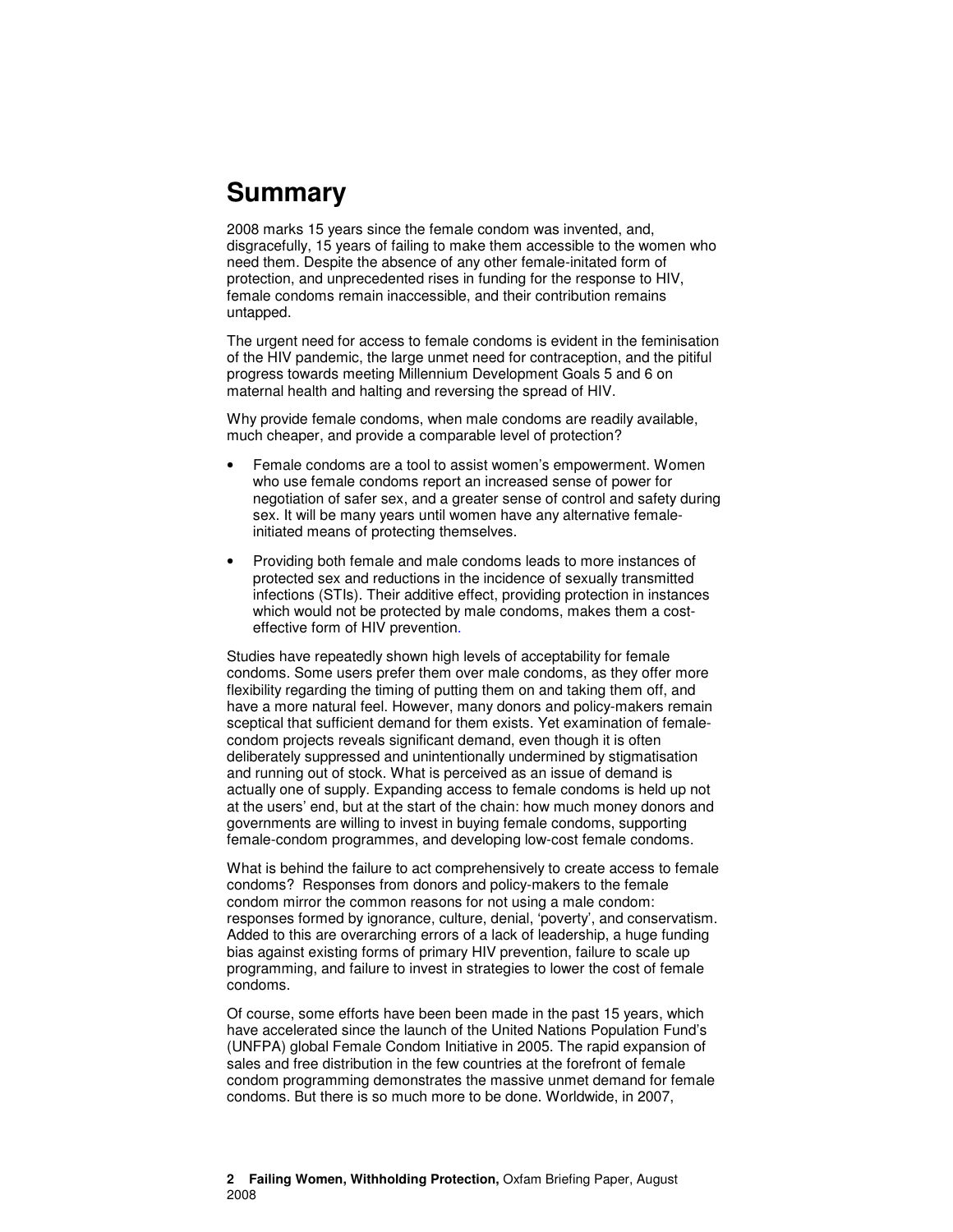roughly 423 male condoms were produced for just one female condom. Female condoms currently have a unit cost about 18 times higher than male condoms.

The levels of investment and programming needed to increase the choice of available female condoms, to lower prices and to expand production are highly feasible. Through collaborative action, donors, governments, civil society organisations and the private sector can begin the progress of achieving universal access to female condoms. Female condoms exist now, and concerted efforts to make them accessible must begin now.

### Recommendations

- 1 UNAIDS and UNFPA, along with donor and development organisations, must provide visible global leadership to tap the potential of the female condom as a contraceptive and a prevention method against STIs including HIV. They must make stringent advocacy efforts, prioritise resources, and set meaningful targets to improve access. A short-term target of raising female condom distribution to five per cent of total condom distribution is achievable and affordable at a cost of around \$120m per year globally.<sup>1</sup>
- 2 UN agencies (UNAIDS, UNFPA, UNIFEM, UNICEF, WHO, the ILO) and international donors including the Global Fund to Fight AIDS, Tuberculosis and Malaria must promote the female condom in their gender and health policies and provide concrete assistance to implementing agencies and governments. They must significantly boost investment in female condoms, and UNITAID should include them in its portfolio.
- 3 Governments, donors, and private investors must support femalecondom research and development (R & D) to create choice and lower prices. In 2006, donors spent over \$1bn on developing new HIVprevention technologies.<sup>2</sup> An investment of just \$20m would allow new female condoms to be brought to market. Patent laws should not infringe on efforts to develop new female condoms and to produce affordable generic versions, particularly patents stemming from publicly funded R & D. The United States' Food and Drug Administration should reclassify female condoms from being in Class III (high-risk devices) to Class II, the same class as male condoms, while still requiring adequate additional information and proof of effectiveness for significantly new condom designs.
- 4 National governments, civil-society organisations, and the private sector should collaborate on comprehensive long-term integrated femalecondom programming, making female condoms available to all women and men, given their universal relevance as a contraceptive and STIprevention method.
- 5 Civil-society organisations should demand that governments and international agencies include female condoms in their family-planning and reproductive disease (including HIV) prevention programmes, and in their funding plans to the United States President's Emergency Plan for AIDS Relief (PEPFAR), the Global Fund and UNITAID.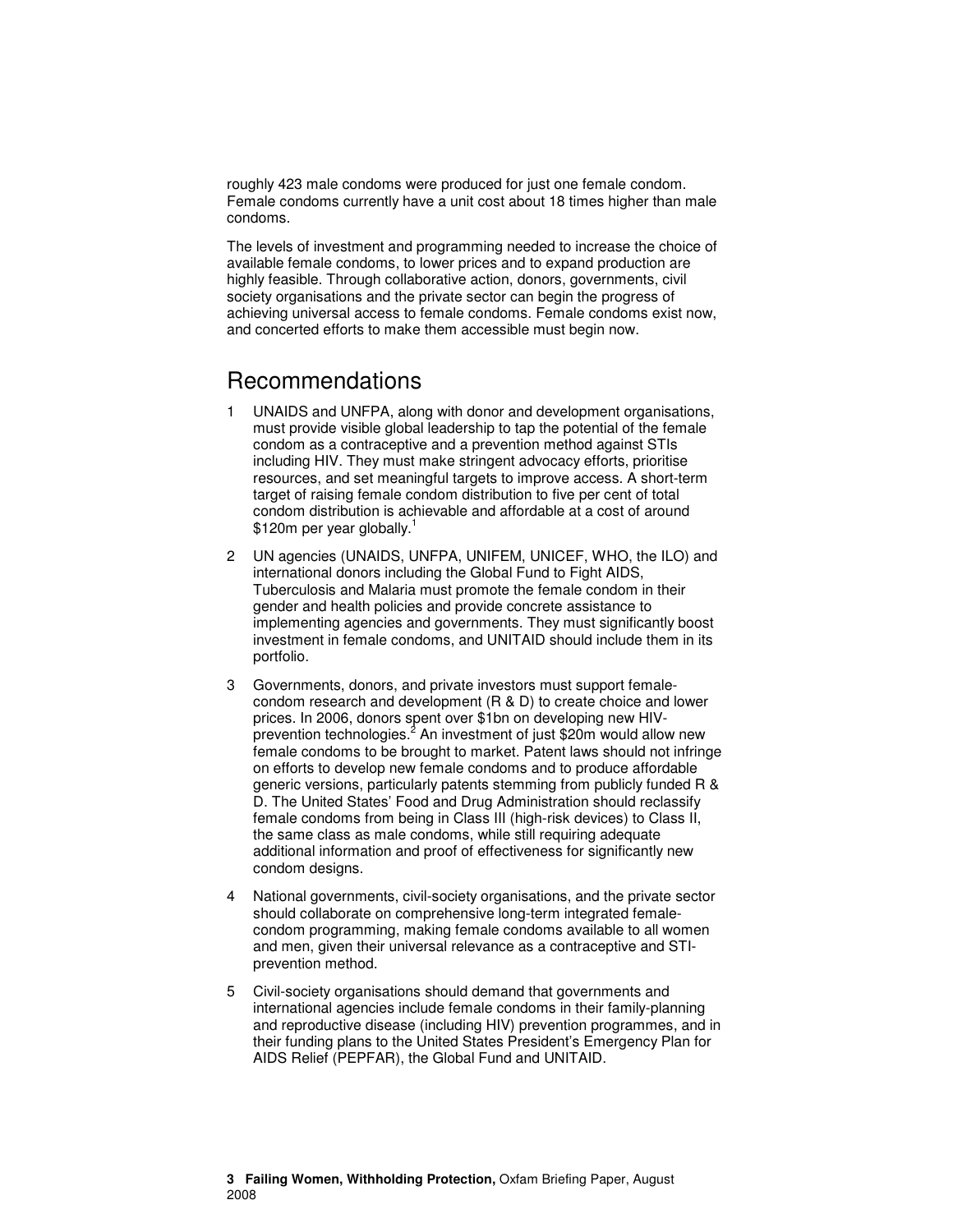### **1 Introduction**

The best approach to HIV prevention is one that provides the most options. There is no single magic bullet to stop HIV and AIDS – and there never will be. This means that world leaders have an ethical and moral obligation to provide people with the most comprehensive set of prevention options available. Right now that means making the female condom a fundamental component of HIV programs everywhere...

Mitchell Warren, Executive Director of the AIDS Vaccine Advocacy Coalition<sup>3</sup>

Since the beginning of the HIV pandemic, many girls and women have struggled to protect themselves from infection, even when fully aware of the facts of HIV transmission. Recognition of the complexities faced by women has been accompanied by verbal commitments to address the feminisation of AIDS, partly by investing in the development of new female-initiated means of HIV prevention. At the same time, there has been an unprecedented mobilisation of funding, with around \$10bn available for responding to HIV globally in 2007, a forty-fold increase in a decade.<sup>4</sup>

Incredibly, for the past 15 years the world has failed to make the most of the contribution which an existing technology, the female condom, can make to preventing both HIV transmission and unwanted pregnancy.5 While great progress has been made in expanding access to treatment, female condoms have been largely ignored; throughout the developing world an individual has a much higher chance of getting access to anti-retroviral treatment than getting a reliable supply of female condoms.6 Meanwhile, prevention efforts lag behind progress in expanding access to treatment: for every two people who are put onto anti-retrovirals, another five new HIV infections occur.<sup>7</sup> Clearly there is an urgent need to make much better use of existing HIV-prevention technologies. While there is no global tracking of expenditure on female condoms, total funding in 2007 is estimated to have been no more than 0.3 per cent of the total funding for responding to HIV.<sup>8</sup>

This paper is about powerful institutions' neglect of duty by not providing leadership on female condoms, and failing to meet women's needs and demands for them with a consistent and proportionate effort to make them accessible and affordable. It concerns the ignorance, denial, and bias of the powerful, at the expense of the rights of women.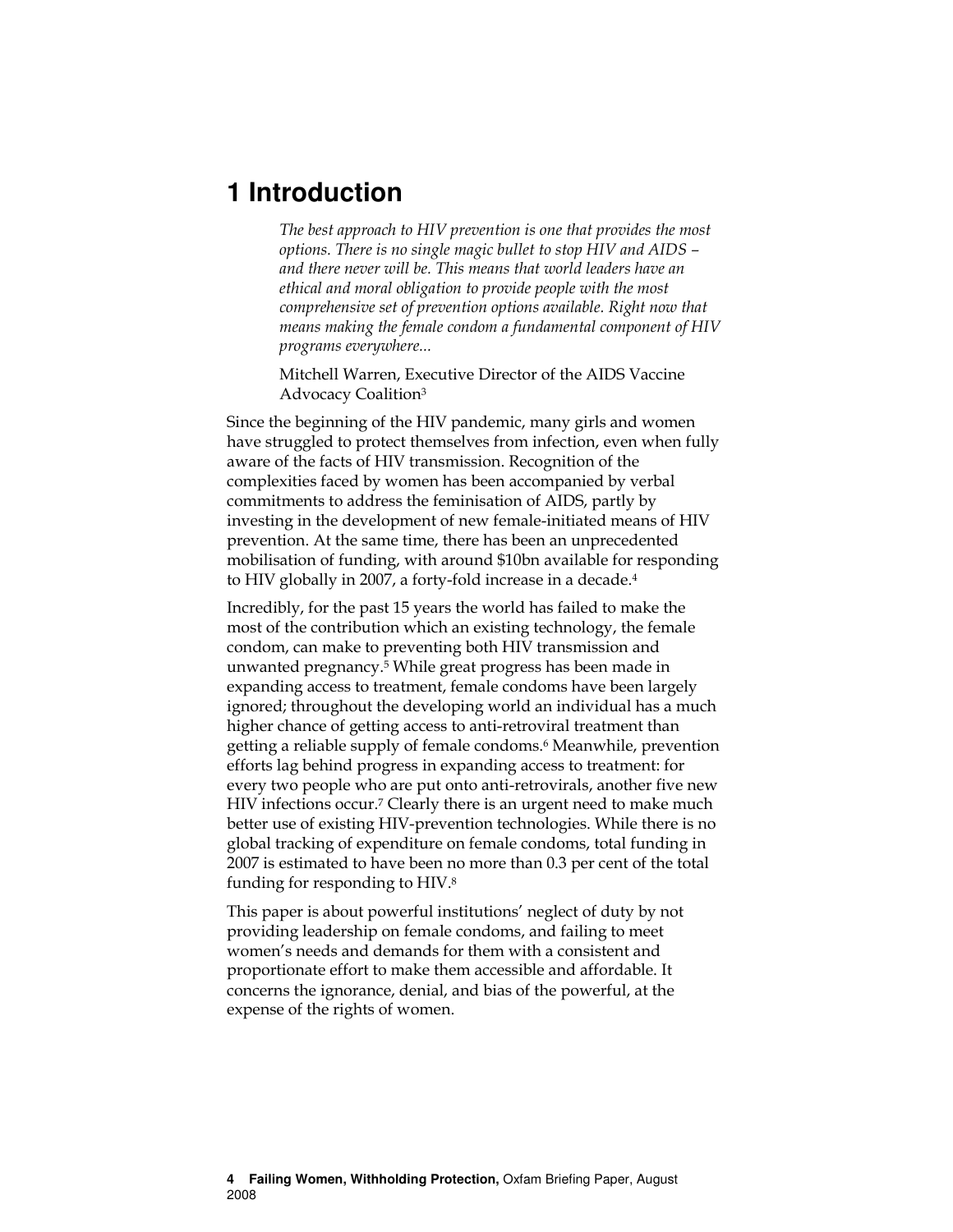### **Box 1: Which female condom?<sup>9</sup>**

From 1993 to 2005 the only female condom was the Female Health Company's FC (also referred to as FC1), made of polyurethane and using an outer and inner ring, which was partly developed with public funding. It is now being replaced by FC2, which employs the same design but using a cheaper material, nitrile, and less costly production methods. As FC1 and FC2 are the only female condoms approved by WHO for purchasing by UN agencies,<sup>10</sup> the Female Health Company has enjoyed monopoly status, and most trials and pilot programmes feature their products. The Female Health Company holds a series of patents on the design of the FC female condom. It has been making a profit since  $2006<sup>11</sup>$  Its sales went up from 13.5 million in 2005 to almost 26 million in 2007, largely due to increased procurement by UNFPA and key donors.

There is another female condom, the Reddy condom made by Medtech Products Ltd in India, which has a triangular outer frame and an inner sponge to hold the latex pouch in place in the vagina. It was developed by Medtech without public funding. It is approved for use throughout Europe and many other countries, and around five million were sold commercially between 2003 and 2007.<sup>12</sup> It has not yet fulfilled all the requirements of the WHO pre-qualification procedure and so is not approved for purchasing by UN agencies.

A key product under development is PATH's woman's condom, which has a dissolving tampon-like capsule for easier insertion, dots of foam to keep the polyurethane pouch in position in the vagina, a flexible outer ring, and a separate lubricant. It may be available in China by 2010. PATH is seeking funding for trials to gain approval in China, and then internationally.

Meanwhile, the Mediteam company in Belgium is at an earlier stage of development of a latex female condom, which resembles a looser male condom with a soft flat collar.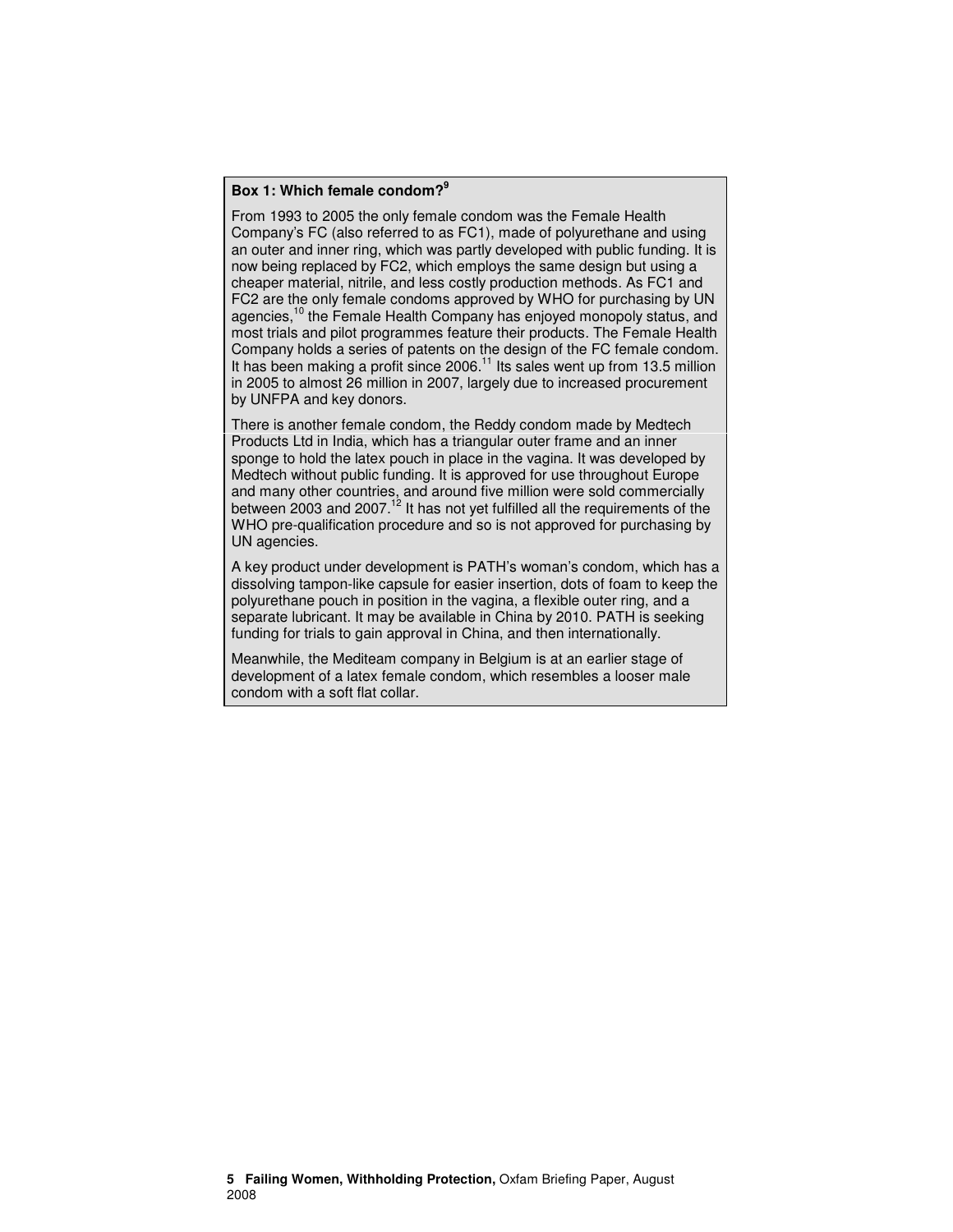### **2 The urgent need to make female condoms accessible**

Although new but still unproven technologies may play important roles in HIV prevention in the future, there is no way at this time to evaluate their potential effectiveness in mitigating the impact of the epidemic…. Meanwhile, women at risk urgently need protection they can use in the here and now.

Mantell el al (2008) <sup>13</sup>

### Why is access so urgent?

#### **The consequences of HIV transmission**

HIV infections were initially concentrated among men, but women and girls now account for half of all people infected. In sub-Saharan Africa 61 per cent of adults and 75 per cent of young people infected with HIV are female.<sup>14</sup> In some countries being married is a risk factor for women to acquire HIV.<sup>15</sup> The consequences of HIV infection are also skewed against women and girls, who do most of the caring, but are more likely to miss out on schooling, to suffer violence, and to lose property and face destitution as a result of HIV infection.

Although the rollout of anti-retroviral treatment is helping to reduce the number of deaths due to AIDS, it is still a leading cause of mortality worldwide, with an estimated 2.1 million deaths last year. Three-quarters of these were in sub-Saharan Africa, where AIDS is the primary cause of death.16 HIV-related morbidity and mortality have huge impacts on individuals' lives, and multiple negative repercussions for families, societies, and economies due to pressure on social services, lower productivity, and high dependency ratios. Investment in primary prevention is urgently needed to reduce the number of new HIV infections, and so reduce the cumulative growth in the numbers of people needing anti-retroviral treatment.<sup>17</sup>

### **The consequences of unmet needs for contraception**<sup>18</sup>

Despite the range of highly effective contraceptive options available, there is a massive unmet need for contraception, particularly in the developing world. UNFPA estimates there are around 200 million women worldwide who would like to limit or space the children they have, but who are not using any form of contraception.<sup>19</sup>

WHO estimates that in developing countries more than one-third of all pregnancies are unintended, with major implications for each child, each woman, each family, and wider repercussions of high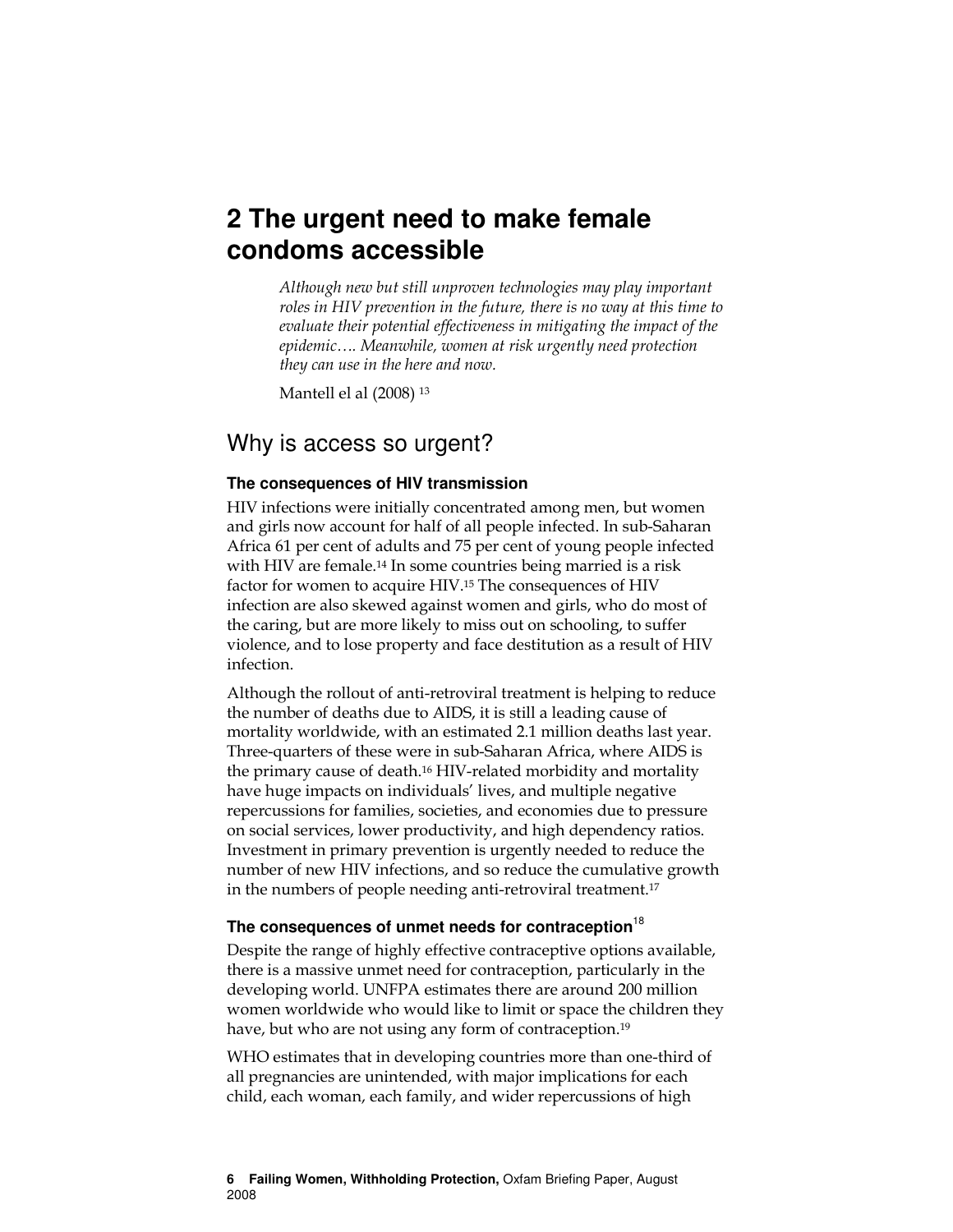population growth. A fifth of those unintended pregnancies are aborted, more than half by unsafe means. Globally, unsafe abortions cause five million women to be hospitalised each year, and account for 13 per cent of maternal deaths. Meanwhile, in sub-Saharan Africa, maternal health remains, according to the United Nations, 'a scandal, with the odds that a woman will die from the complications of pregnancy and childbirth during her life at one in 16, compared to one in 3,800 in the developed world'.<sup>20</sup> While global contraceptive prevalence has increased slowly, from 55 per cent in 1990 to 64 per cent in 2005, it remains low in sub-Saharan Africa at just 21 per cent. Meeting the unmet need for contraception would cut maternal deaths by around a quarter.<sup>21</sup>

### **The Millennium Development Goals**<sup>22</sup>

What does this mean for the Millennium Development Goals? For Goal 5, to improve maternal health, only the regions of Eastern Asia and the Commonwealth of Independent States are likely to meet the target of reducing maternal mortality by 75 per cent by 2015. None of the regions are expected to meet Goal 6's target indicator of halting and reversing the spread of HIV. Sub-Saharan Africa is likely to meet just one of the 18 MDG indicators, improved coverage of measles immunisation, though not the related goal of reducing child mortality. Throughout the developing world, and particularly in sub-Saharan Africa, unintended pregnancies and HIV infection add to the complex mix of factors which ensure continued gender inequality, high levels of morbidity and mortality, extreme poverty, and hunger.

### How can access to female condoms help?

Condoms – male and female – are currently the only available technology which give users simultaneous protection against pregnancy and sexually transmitted infections (STIs), including HIV. They have the advantages of no side effects,<sup>23</sup> are reversible forms of contraception, and can be used without seeing a health-care provider. However, although years of male-condom promotion has achieved relatively wide access to male condoms, HIV infection rates among women continue to rise. For a number of reasons, providing female condoms alongside male condoms can help prevent HIV infection and unintended pregnancy, and help to empower women.

#### **Female condoms are usually female-initiated**

While some women report using female condoms without their sexual partners realising,<sup>24</sup> the majority have to negotiate its use. Many find this easier to do than with the male condom because they:

- can initiate its use;
- have greater ownership of the female condom;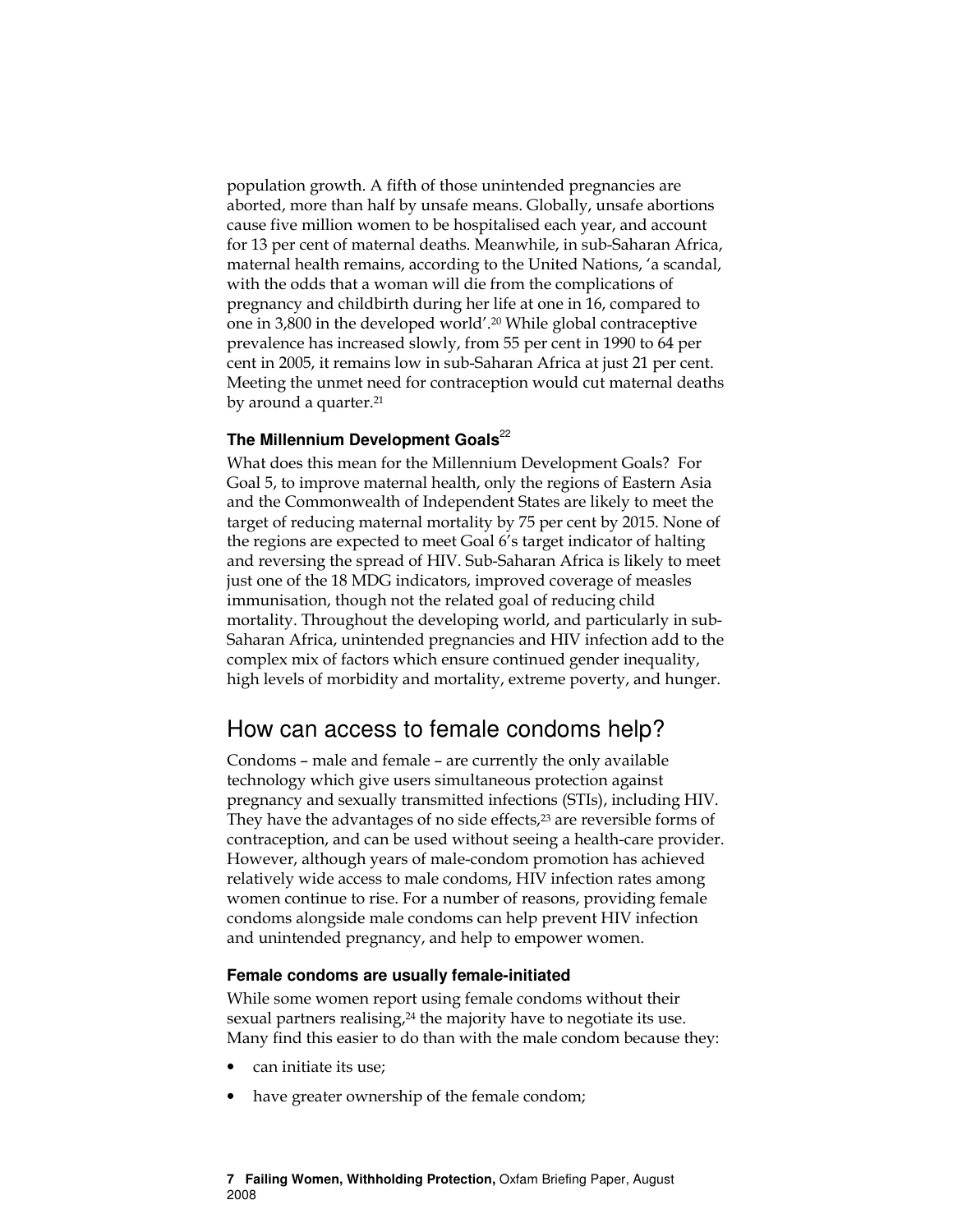- can put it on themselves (up to eight hours before having sex);
- do not require the same degree of co-operation from their partners;
- can 'carry-over' agreement from one occasion, and so avoid the 'every-time' negotiation of the male condom, particularly at the moment when it must be put on;
- know that their partners may prefer to transfer responsibility to them.<sup>25</sup>

Of course, the task of negotiation becomes easier for couples who find that they like the female condom, for whom it can become a habit to use it.

Qualitative studies find an increased sense of power for negotiation of safer sex, and a greater sense of control and safety during sex, among women using female condoms.26 This is particularly the case where women learn about female condoms as part of an empowerment process. As such, female condoms are a tool which can assist in women's empowerment.

Effective female-condom programming also enables women, men and health professionals to gain a better understanding of women's bodies and a greater ability to discuss sexuality and safer sex.<sup>27</sup> Expanded female-condom promotion would therefore pave the way for other female-initiated methods of HIV prevention, such as microbicides, when they become available.

### **Providing female and male condoms leads to more instances of protected sex and reductions in STI incidence**

Long experience of family planning shows that increasing the choice of methods available leads to increased uptake and more consistent and continued contraceptive use, partly because women's contraceptive preferences vary during their lives.28 The same applies when female condoms are made available in addition to male condoms:<sup>29</sup>

- In a study in Brazil the proportion of protected sex acts among women who opted to use the female condom as well as the male condom rose from 33 per cent at baseline to 70 per cent.<sup>30</sup>
- In a US trial the protected sex rate among female STI clinic clients rose from 38 per cent to 66 per cent some six months after female condoms were introduced. While ten per cent of the participants used only female condoms, the majority used a mix of male and female condoms.<sup>31</sup>
- In a study in Zimbabwe, 27 per cent of married women who used the female condom had never previously used a male condom,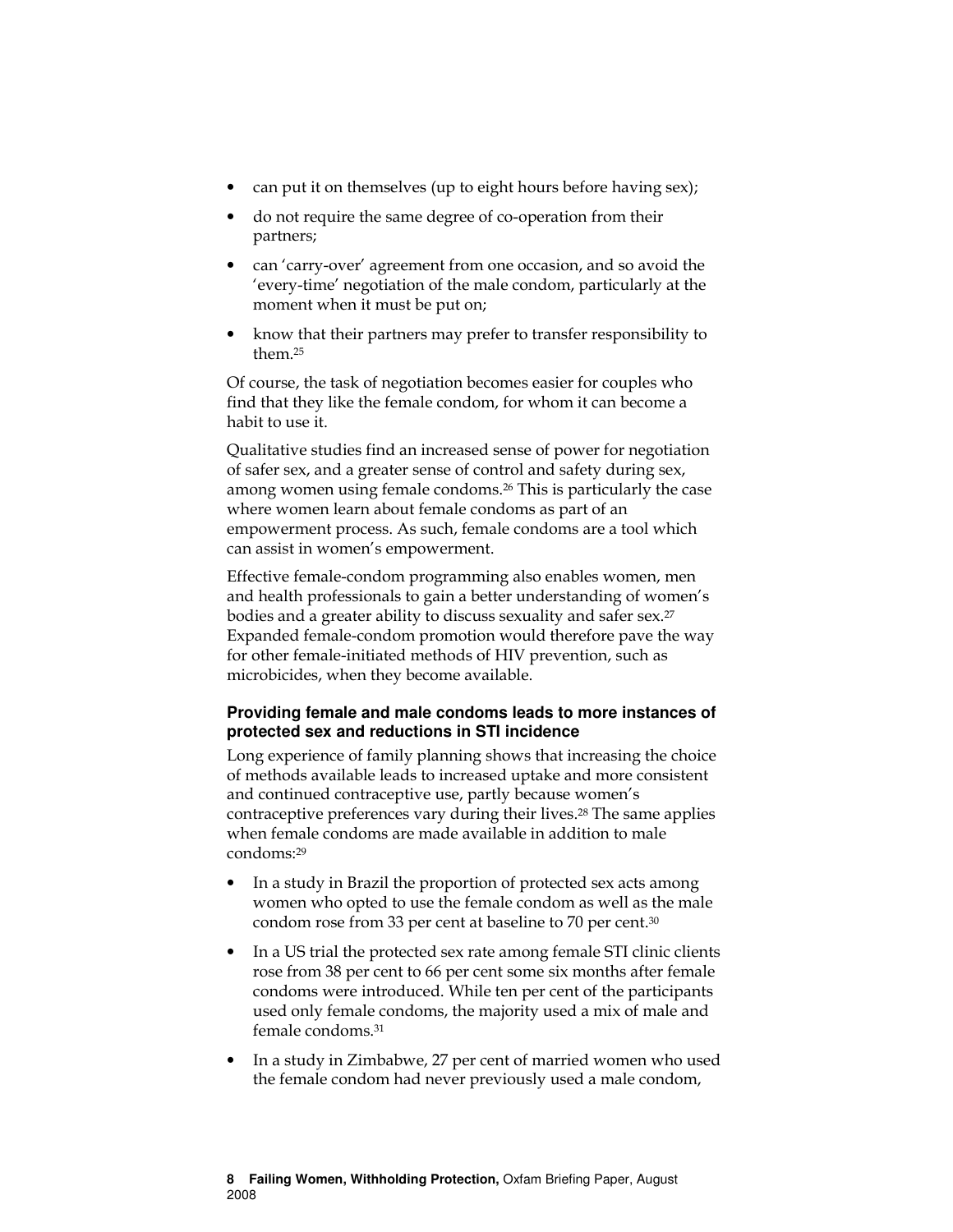and one-fifth of consistent female-condom users had not previously been consistent users of male condoms.<sup>32</sup>

A recent review33 of articles and abstracts about female condoms found that:

- five randomised studies of effectiveness strongly indicate the benefits of female-condom use in increasing protected sex acts;
- two studies show promising decreases in STI incidence (24 per cent34 and 13 per cent35) with the introduction of female condoms compared with male condoms alone;
- ten studies provide detailed information on patterns of long-term use, many suggesting that the female condom reaches women less likely to use male condoms.

The researchers concluded that although the data is limited, the evidence is convincing that female-condom programming is effective in increasing the proportion of protected sex acts and decreasing STI incidence.

#### **Female-condom programming is cost-effective**

A major brake on promotion of female condoms has been their price. They currently have a unit cost about 18 times higher than male condoms, while giving a comparative level of protection.36 In a situation where a couple could use either a male or female condom, the male condom is clearly more cost-effective.

However, studies show that users do not generally switch from male condoms to female condoms, but often use female condoms in situations where they would otherwise have had no protection. For example, a project with sex workers in Madagascar first promoted male condoms alone. The proportion of protected sex acts rose from 57 per cent to 78 per cent. Following the introduction of female condoms, the figure went up again, to 88 per cent (and the rate of STIs fell by 13 per cent).37 The female condoms enabled an additional ten per cent of protection, presumably among clients who refused to use a male condom. It is this additive effect which makes female condoms cost-effective in comparison to male condoms, in situations where it is difficult to increase the use of male condoms any further.

A UNAIDS mathematical model shows that the female condom is a cost-effective contraceptive and STI-prevention method in terms of disability-adjusted life years and costs averted.38 Two studies have analysed the cost of expanded female-condom programming against the treatment cost savings to be gained through HIV infections averted. They conclude that the benefits outweigh the costs, and that programme effectiveness and cost-effectiveness improve substantially with scale.<sup>39</sup> The results would be even more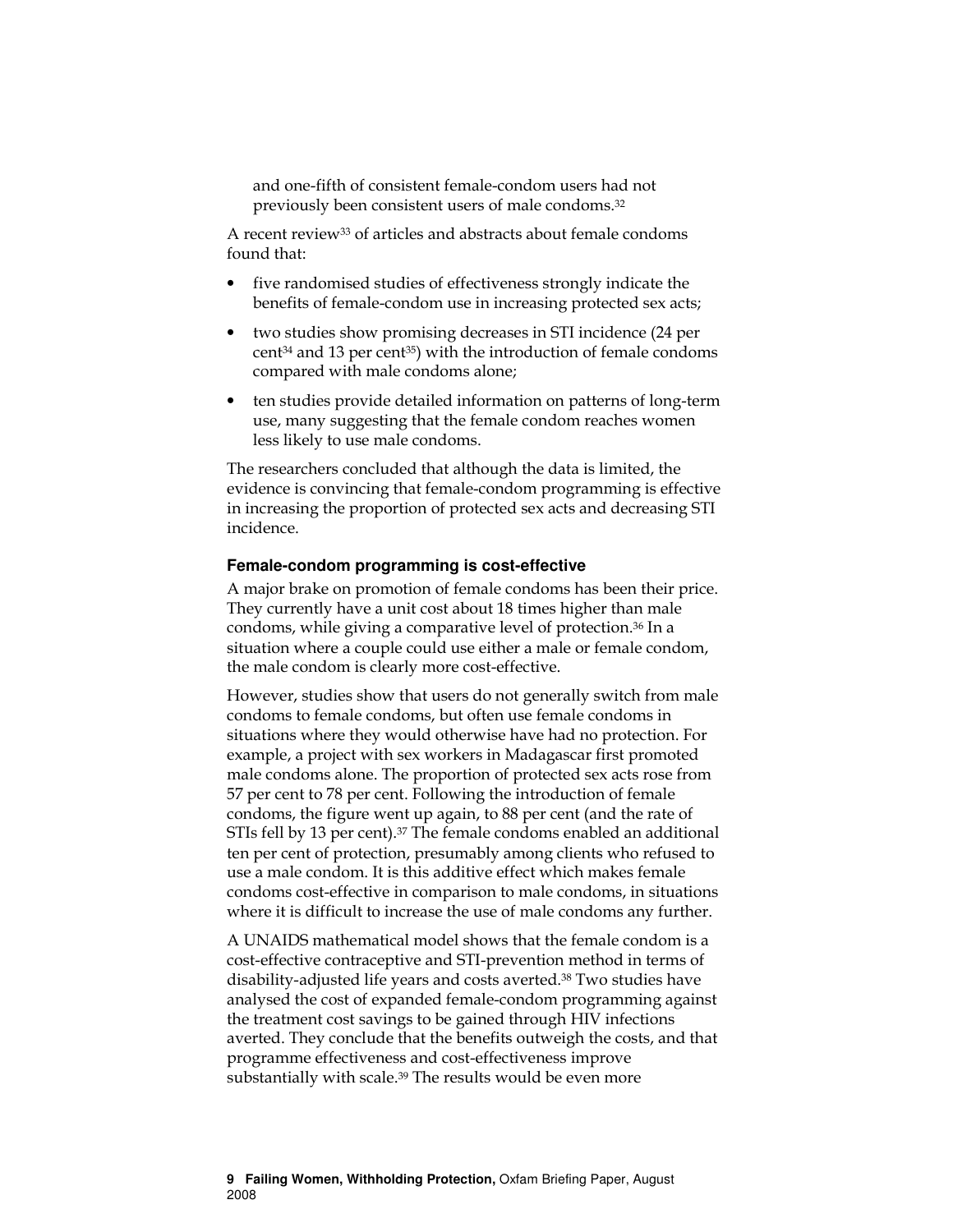compelling if the studies had taken into account the full costs of HIV infection, and the benefits of the female condom for preventing unintended pregnancy.<sup>40</sup>

#### **Female condoms exist**

Investment in research and development of new female-initiated means of protection from HIV is currently focused on vaccines, microbicides and, to a lesser extent, cervical barriers. They all potentially have the advantage of providing women with a more discreet method of protection, for those who want to conceal use from their partners. Unlike condoms, vaccines and microbicides would also provide a means of protection from HIV infection for women who want to get pregnant. However, the prospect of these new methods of protection does not undermine, but rather reinforces, the urgent need for female condoms:

- Neither vaccines nor microbicides nor cervical barriers are currently available. The very earliest that women may be able to use any of them is around 2014, but it could be much later.<sup>41</sup> It is unethical to withhold a proven technology (male and female condoms) while awaiting the development of another.
- All the methods are expected to have lower levels of efficacy against HIV infection than male or female condoms.42 It is important, therefore, to make male and female condoms widely available before introducing the new methods, so that the maximum number of sex acts is protected by the most effective method or combination of methods.
- Vaccines will not prevent unwanted pregnancies or infection from other STIs; microbicides may be developed to also act as a contraceptive, but they are unlikely to protect against all STIs. So existing methods will be needed in addition to the new methods for family planning and sexual health.
- In addition to their own intrinsic value for women's health and empowerment, successful female-condom programmes will greatly assist the introduction of other female-initiated methods when they become available.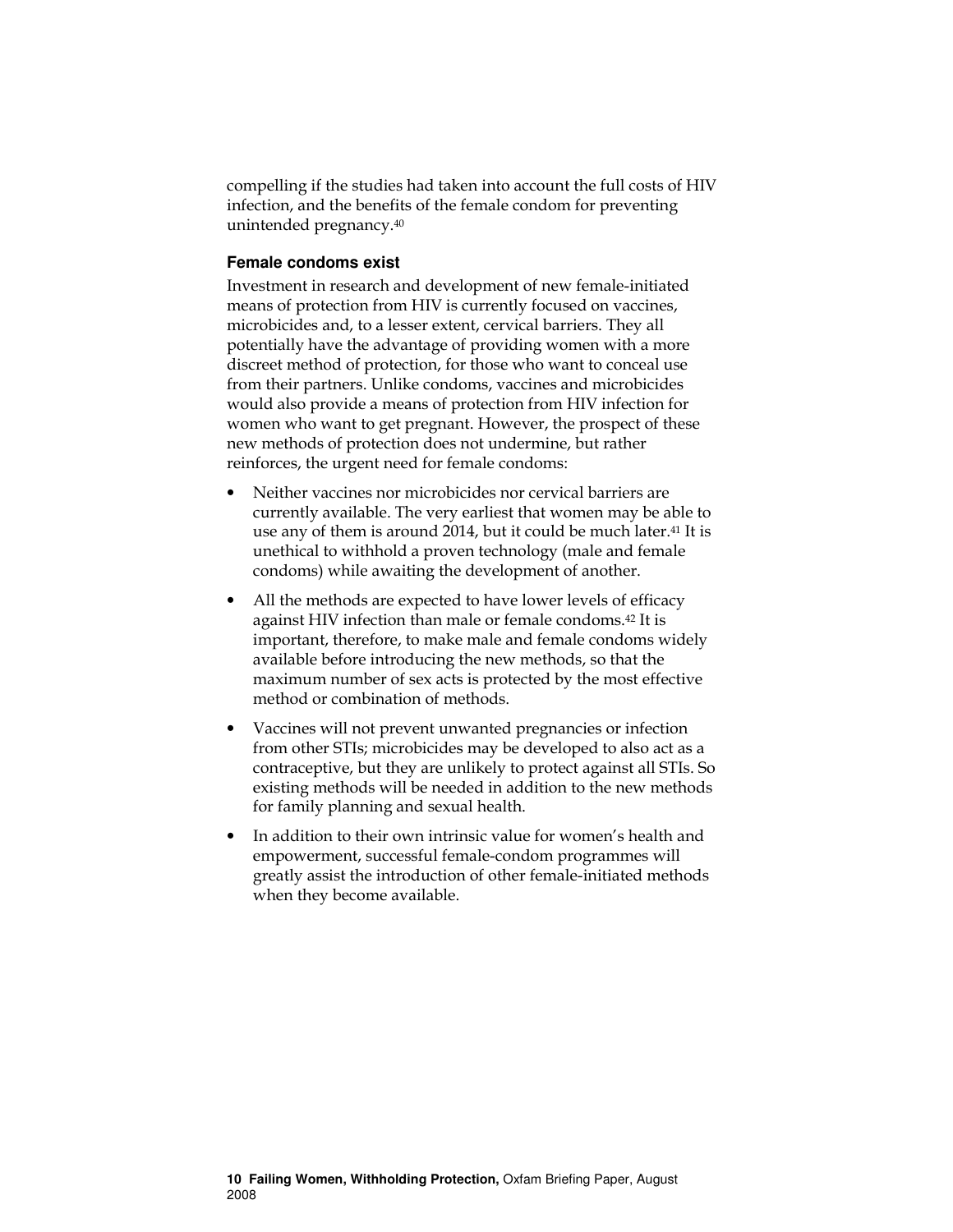### **3 Voicing demand for female condoms**

We have the study reports, we know that women use them, so why do people often portray the female condom as a product that is not user friendly? Is this something that is just in people's minds? Aesthetically, I must admit, the female condom is not beautiful. But that does not mean that one should disqualify the product. Is the male condom such a pretty thing?

Nilcéa Freira, Minister, Special Secretariat for Policies for Women, Government of Brazil<sup>43</sup>

Despite the evidence from trials and limited use of female condoms, doubts about this technology persist. This section looks at the acceptability of female condoms to users and the question of whether demand exists for them.

### Acceptability

Studies have repeatedly shown high levels of acceptability of the female condom; as long ago as 1997 a WHO review of 41 studies of the FC1 showed acceptance levels ranging from 41 per cent to 95 per cent.44 Since then many more studies have been conducted. Indeed, in 2006 reviewers of 60 such studies recommended that 'research on the female condom must move away from assessing acceptability and focus on assessing effectiveness and improving impact in diverse settings'.<sup>45</sup>

For some users, female condoms are not only acceptable, but preferable when compared to male condoms.46 Some of the reasons include:

- Female condoms offer more flexibility regarding the timing of putting them on and taking them off.<sup>47</sup>
- Synthetic female condoms have a soft, moist texture which feels more natural during sex. For men the sensation is closer to that of sex without a condom, because female condoms do not fit tightly around the penis as male condoms do.<sup>48</sup>
- Many users believe that female condoms are stronger and so safer than male condoms, which helps them to relax and enjoy sex.
- Although female condoms were not designed for anal sex, some men who have sex with men prefer them over male condoms.<sup>49</sup>
- Unlike latex condoms, synthetic female condoms are not damaged by oil-based lubricants nor affected by changes in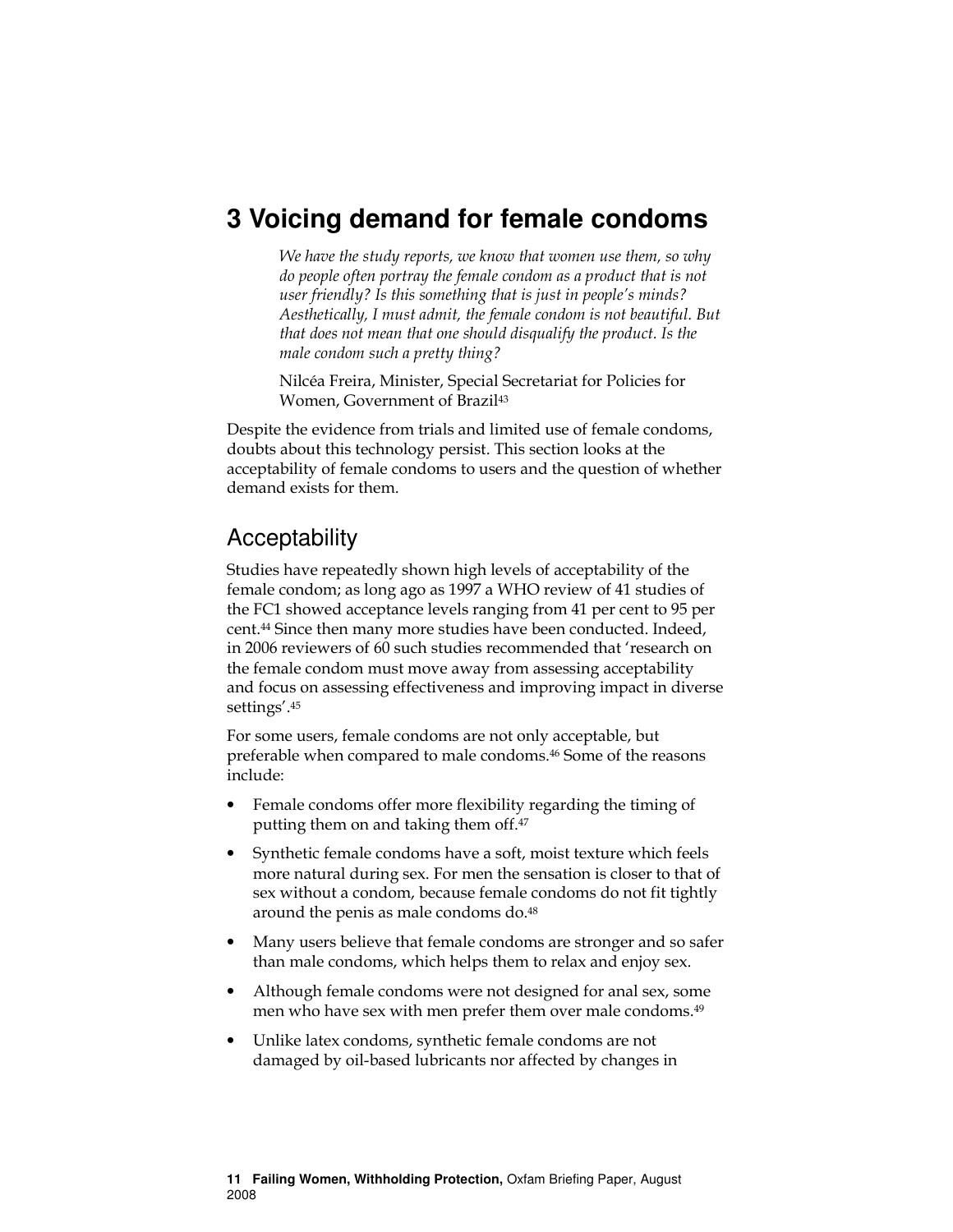temperature and humidity, so they can be safely stored almost anywhere.

• Where female condoms have been marketed to the general public as a contraceptive, they escape the stigma attached to male condoms and notions of promiscuity.

However, as with every other method of HIV prevention and contraception, female condoms are not universally acceptable. Concerns include promoting women's promiscuity, fears about the condom becoming lost inside the vagina, distaste for the appearance of the product, or dislike of it when used. In particular, new users may reject the product after one or two tries. Giving them support to understand how to use the condom, and how to overcome any initial problems they may face, greatly improves acceptability.50 Involving men in promotion campaigns is also important; worldwide, malepartner objection is a key reason for non-use or discontinued use of the female condom.<sup>51</sup>

Furthermore, improved designs and more choice in types of female condoms should lead to higher acceptability rates. For example, in a study in India of the Reddy condom, married women and men respectively rated 94.8 per cent and 94.5 per cent of uses as comfortable or neutral in terms of comfort during sex. They reported themselves as somewhat or very satisfied in 97.4 per cent instances of use.52 Studies of the PATH woman's condom show similarly high levels of comfort and satisfaction.53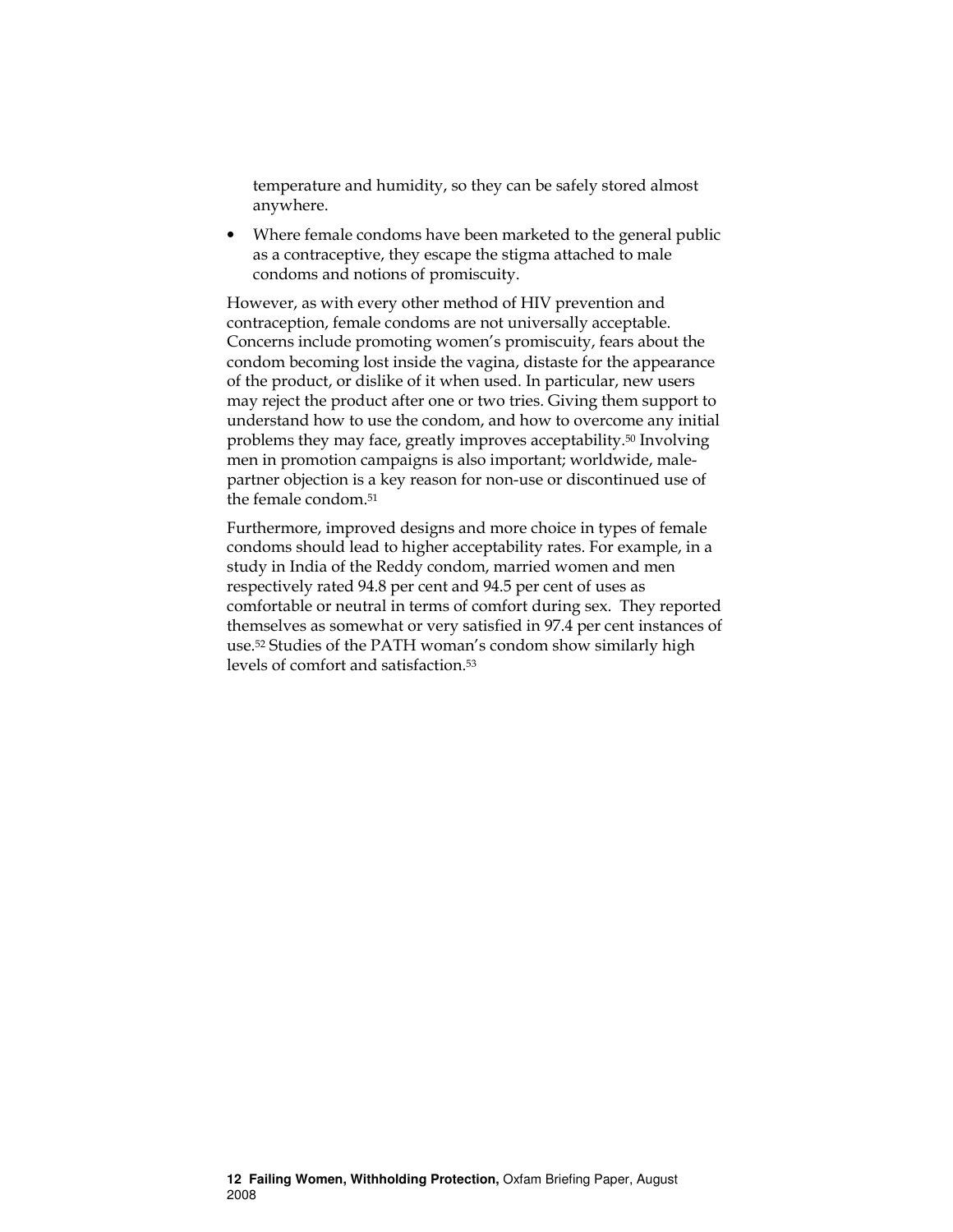### **Box 2: Some users' comments about the female condom<sup>54</sup>**

'I like the female condom as I often have issues with negotiating safe sex with my partner. With the female condom I can take control and I feel more confident.'

HIV-positive woman, Australia

'I am tranquil and he is not fighting with me anymore when we are going to have sex. We don't have to fight because now, I don't have to keep asking him to use the condom. I use mine.'

Woman, Brazil

'I prefer them because I put it in place, I trust them more than male condoms (I've had several of them split), and I can leave it on for a while after climax without worrying. The only thing I don't like about them is their price.'

Woman, UK

'My strategy for safer sex is my ability to use the female condom, which I have control over… Sometimes my husband would complain… or have one story or the other for not wanting to use the condom. I just decided to use the female condom.'

Woman, Zimbabwe

'In the beginning I didn't like it, I found it terrible, but I continued using it to see if I could get accustomed to it. Now I like it.'

Female sex worker, Brazil

'Having sex using a female condom feels loads better than using a male condom.'

Man, USA

### Demand and supply

Those who have worked in female-condom programmes know that there is demand for them, demand which sometimes greatly exceeds their forecasts.55 However, uncertainty persists among some policy makers and funders, who see the tiny market share – about 0.24 per cent of all condoms are female condoms<sup>56</sup> - and conclude that demand is insufficient. That conclusion is not justified, for the following reasons:

- No global estimates of demand exist.<sup>57</sup>
- The need for demand creation is normal for new products, and all the more so for social goods concerning taboos. The vast majority of potential users have never seen a female condom, let alone used one.58 Their needs have yet to be transformed into demand.
- The history of technology development shows that doubts about potential market size and initial slow growth in demand are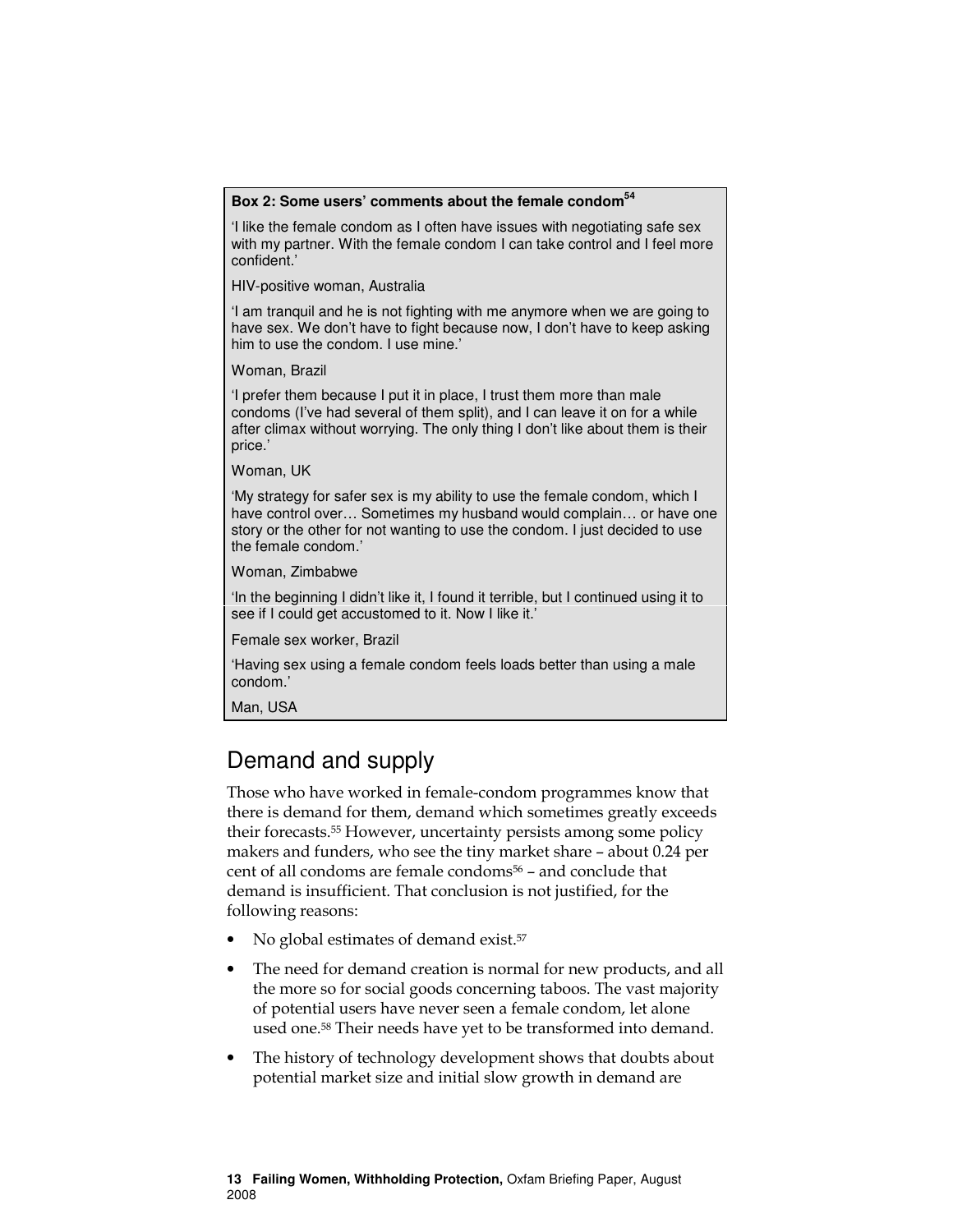common. The tampon, for example, took 17 years to build sizeable demand, but is now a normal product used by all kinds of women.<sup>59</sup>

- In many female-condom programmes demand has exceeded supply and customers have not been able to get the product.<sup>60</sup> This has the effect of reducing confidence in the female-condom programme, and therefore also the product, and damaging longterm demand.
- Demand is deliberately suppressed in many projects: users are asked only to use female condoms in situations where they cannot use a male condom, $61$  or are supplied with far fewer female condoms than male condoms.<sup>62</sup>
- Many small-scale female-condom programmes target the most vulnerable women, so do not attempt to create demand among the general population. In many settings this focus on sex workers has stigmatised female condoms, undermining demand among the general population.<sup>63</sup>
- There are no large-scale female-condom programmes which have tried to create demand among all sexually active women. Therefore there are no experiences of fully meeting demand, nor of finding the level of market saturation. However, as Figure 1 illustrates, there is unmet demand. In Zimbabwe female condoms have been marketed as the Care Contraceptive Sheath since 1997. While demand had been rising steadily, increased investment since 2005 has seen massive change, with sales rising by 52 per cent in 2006 and 58 per cent in 2007, and public-sector distribution rising by 67 per cent in 2006 and 90 per cent in 2007.<sup>64</sup>



Source: UNFPA (2008) 'The right of women and girls to remain HIV free: female condoms, a powerful tool for protection', FCI 2006–2007 progress report, May.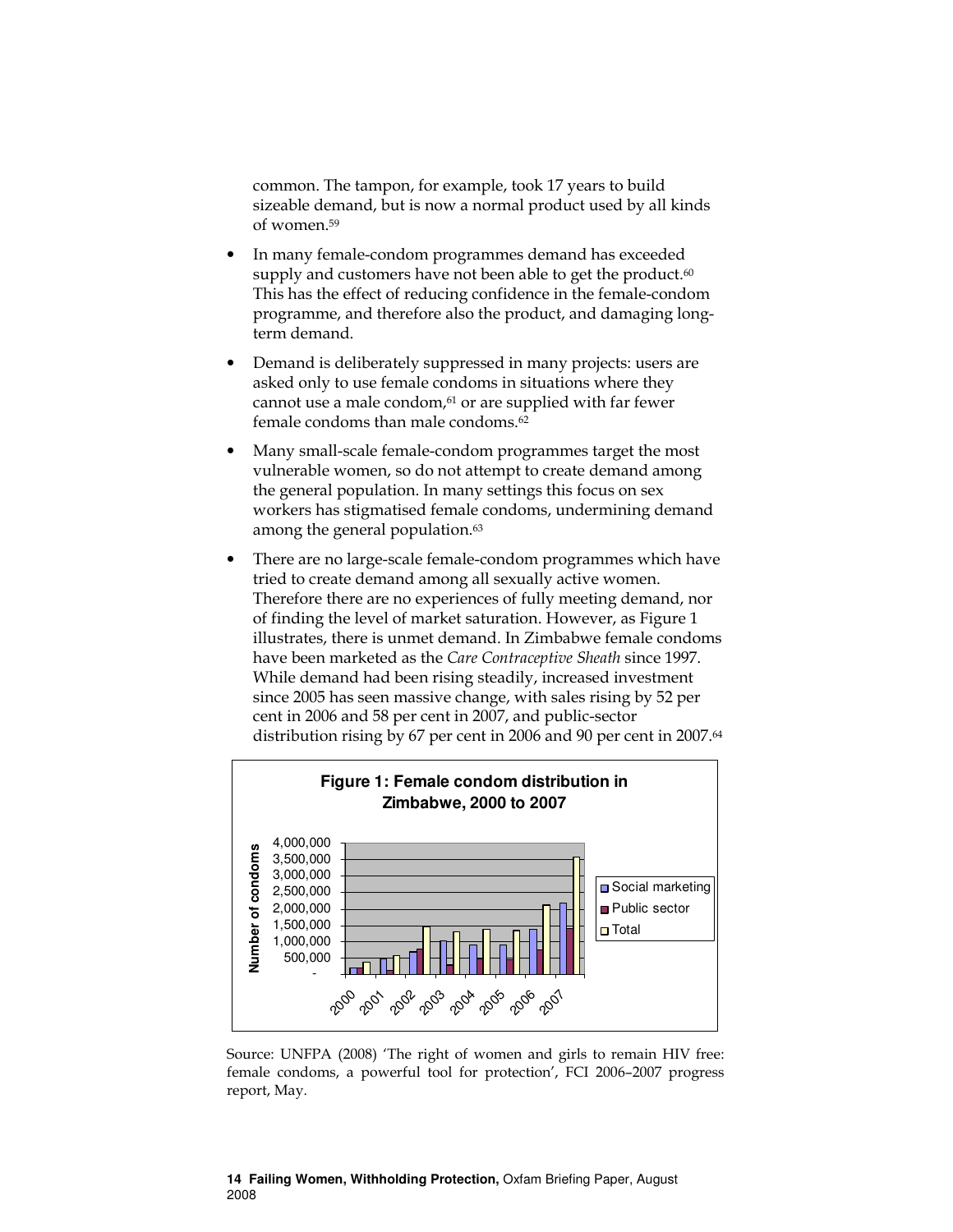Of course, demand is always related to price. In the majority of female-condom programmes the unit price is heavily subsidised; demand would be much lower if consumers had to pay the full price.

However, given that there is a need for female condoms, that they are acceptable to a significant proportion of users, and that it is usual for access to contraceptives and methods of HIV prevention to be subsidised, the issue of demand should be reframed as being one of supply.

The hold-up in expanding access to female condoms is not at the users' end, but at the start of the chain. The main issue is how much money donors and governments are willing to invest in buying female condoms, supporting female-condom programmes, and developing low-cost female condoms.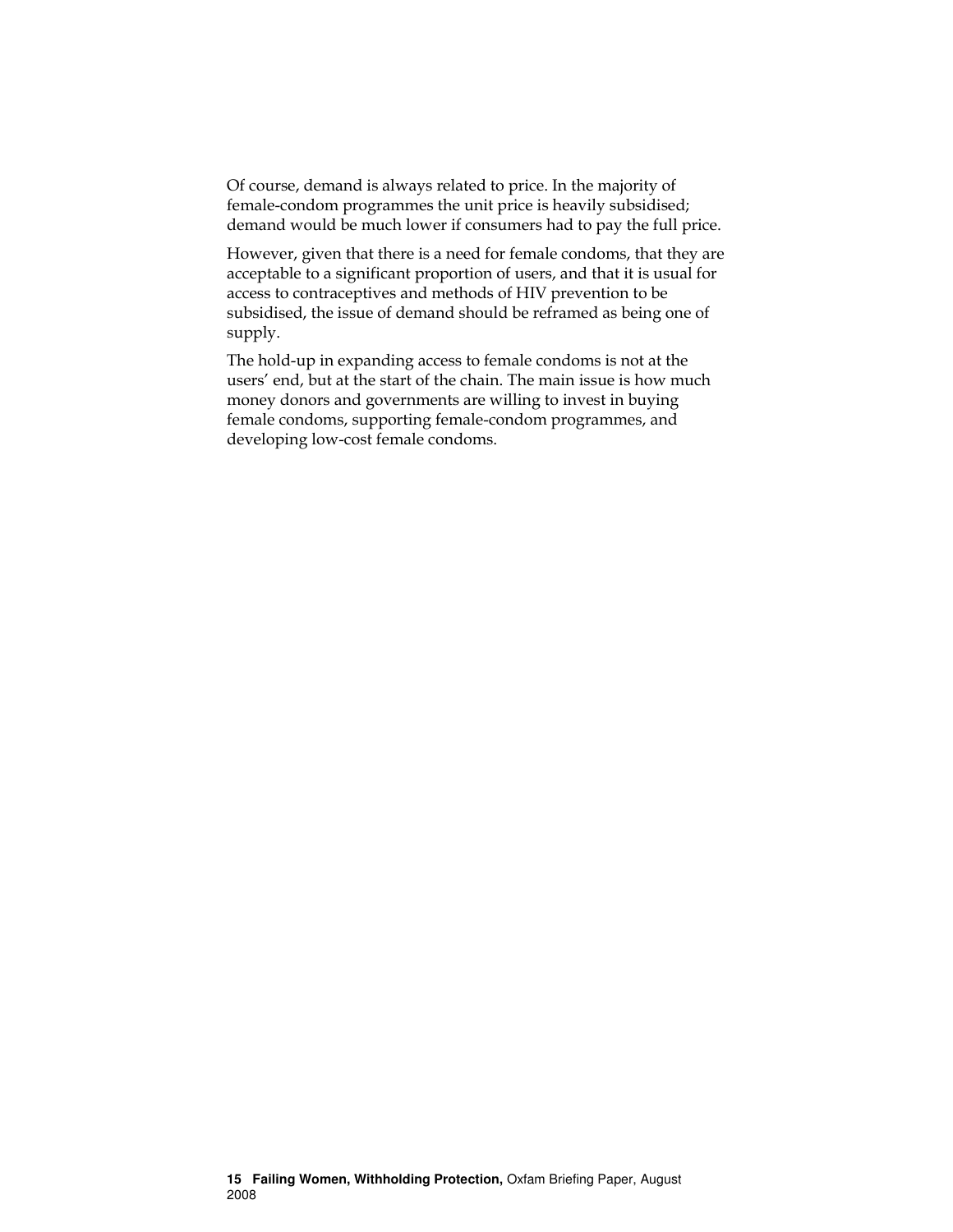### **4 The official response**

UNAIDS is very much aware that the acceptability of the female condom is not a problem at the level of the women: many women give preference to it over other commodities. The problem is more of acceptability among policy makers.

Michael Bartos, Chief, Prevention Care and Support Unit, UNAIDS<sub>65</sub>

There have been some efforts to increase access to female condoms, and their supply has increased substantially in recent years, but it is still pitifully low at almost 26 million for 2007, compared with roughly 11 billion male condoms.66 That's one female condom for every 423 male condoms.

### Why the failure?

The response of the UN, most governments, and many NGOs has mirrored the common reasons for not using male condoms: responses formed by ignorance, culture, denial, 'poverty', and conservatism.

### **Ignorance**

Many decision-makers are poorly informed about female condoms, often relying on media stereotypes rather than seeking insights from scientific studies. As one review concluded: '[T]he technology itself seems to engender negative initial responses on the part of many donors, programme managers and providers, who ignore more positive acceptability studies and the few successful country experiences'.<sup>67</sup>

### **Culture**

While decision-makers do not publicly ridicule female condoms, the bias against them is sometimes explicit,<sup>68</sup> and often implicit in what organisations do not say and do. Most organisations lack leadership on the issue and fail to understand that female condoms are a core part of the response to HIV. Within USAID – one of the forerunners among donors with regard to female condoms – there is no evidenceinformed policy guidance for its missions. Instead, decisions at country level are made according to the personal beliefs and values of a few individuals.<sup>69</sup>

### **Denial**

Decision-makers know that women's limited ability to negotiate male-condom use is a problem, yet many refuse to accept that the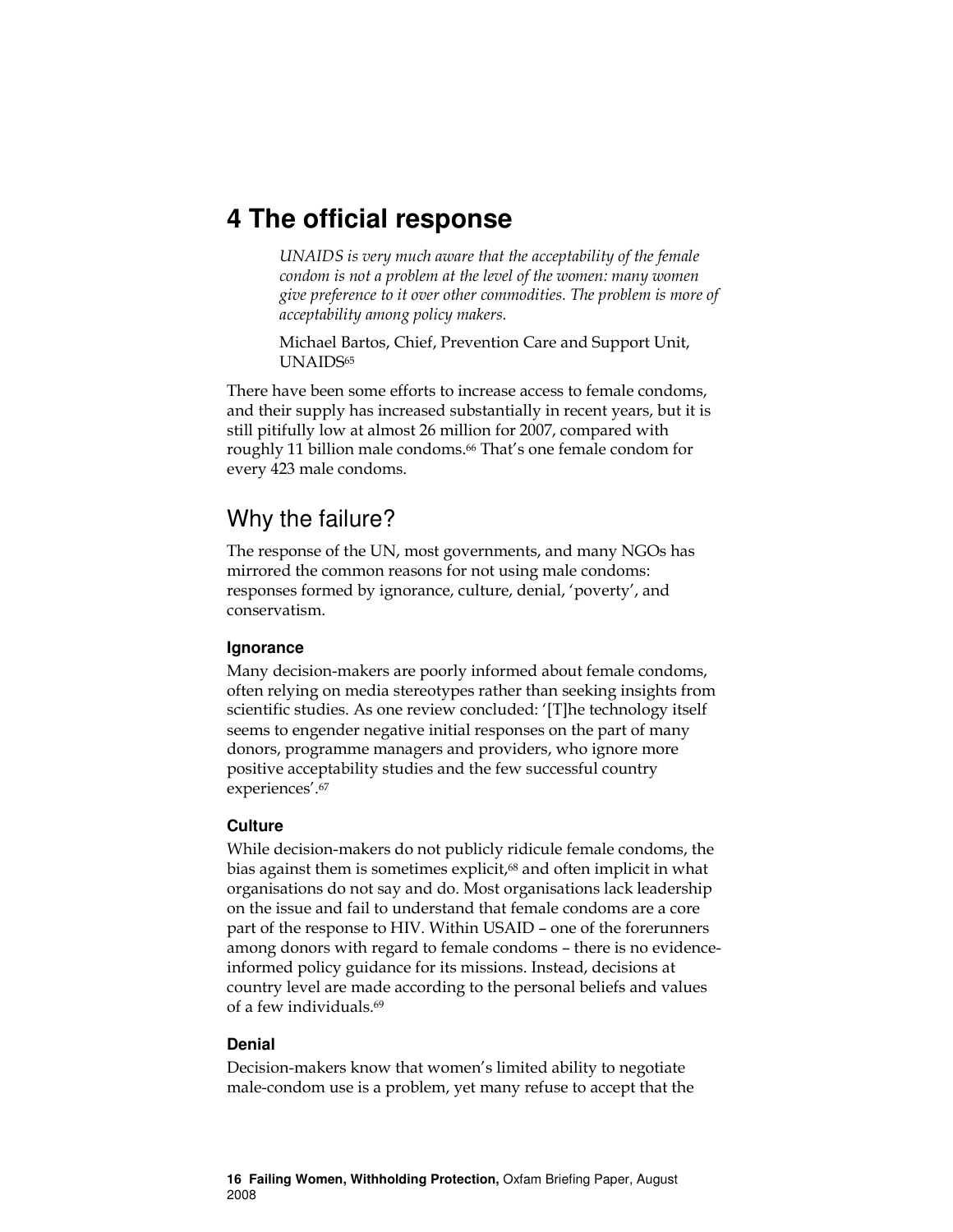female condom offers something more. Despite the advantages listed in Section 2, sceptics argue it is just an expensive condom which still requires negotiation. They ignore the men who don't like to use male condoms, and prefer female condoms. They are also deaf to the experiences of women who find that female condoms give them more power to negotiate safer sex and a greater sense of control and safety. Their denial is of women's right to have a female-initiated form of protection and so to have a little more power.

#### **'Poverty'**

Female condoms are more expensive than male condoms, and in situations of limited resources decision-making becomes a trade-off between the two.70 The claim that female condoms are not affordable is the most publicly acceptable reason for failing to make female condoms accessible. Yet with funding of \$10bn for responding to HIV in 2007, this 'poverty' is more a failure to find money for female condoms and addressing the feminisation of HIV. For women whose partners will not use a male condom, a female condom is their only means of protection. They have the right to protect themselves.

#### **Conservatism**

While the male condom is far from being a problem-free product, it and its controversies are well known. After many years of promotion, it is widely used, including by decision-makers, and fully endorsed by UNAIDS. In contrast, the female condom is unknown, its status is unclear and therefore dubious, and it is less used.71 Its association with unseen female bodily territory and with women taking control of their bodies and their sexuality also causes psychological discomfort for some.

#### **Overarching errors**

#### Lack of leadership

There has been a distinct lack of leadership on female condoms within the UN (UNAIDS, UNFPA, UNICEF, UNIFEM, WHO) and the majority of donor agencies (especially the World Bank and the Global Fund). As a result, global efforts to develop female condoms and promote their use have been sporadic and un-co-ordinated.

An analysis of 36 speeches made by UNAIDS' Executive Director from January 2006 to June 2008 reveals just three mentions of female condoms. By comparison, he referred to microbicides and to vaccines in half the speeches, and to treatment in all but two of them.

Lack of leadership on female condoms is also evident in the way in which female condoms are almost ignored in some UN documents,<sup>72</sup> added in as an afterthought in others,<sup>73</sup> or included in the phrase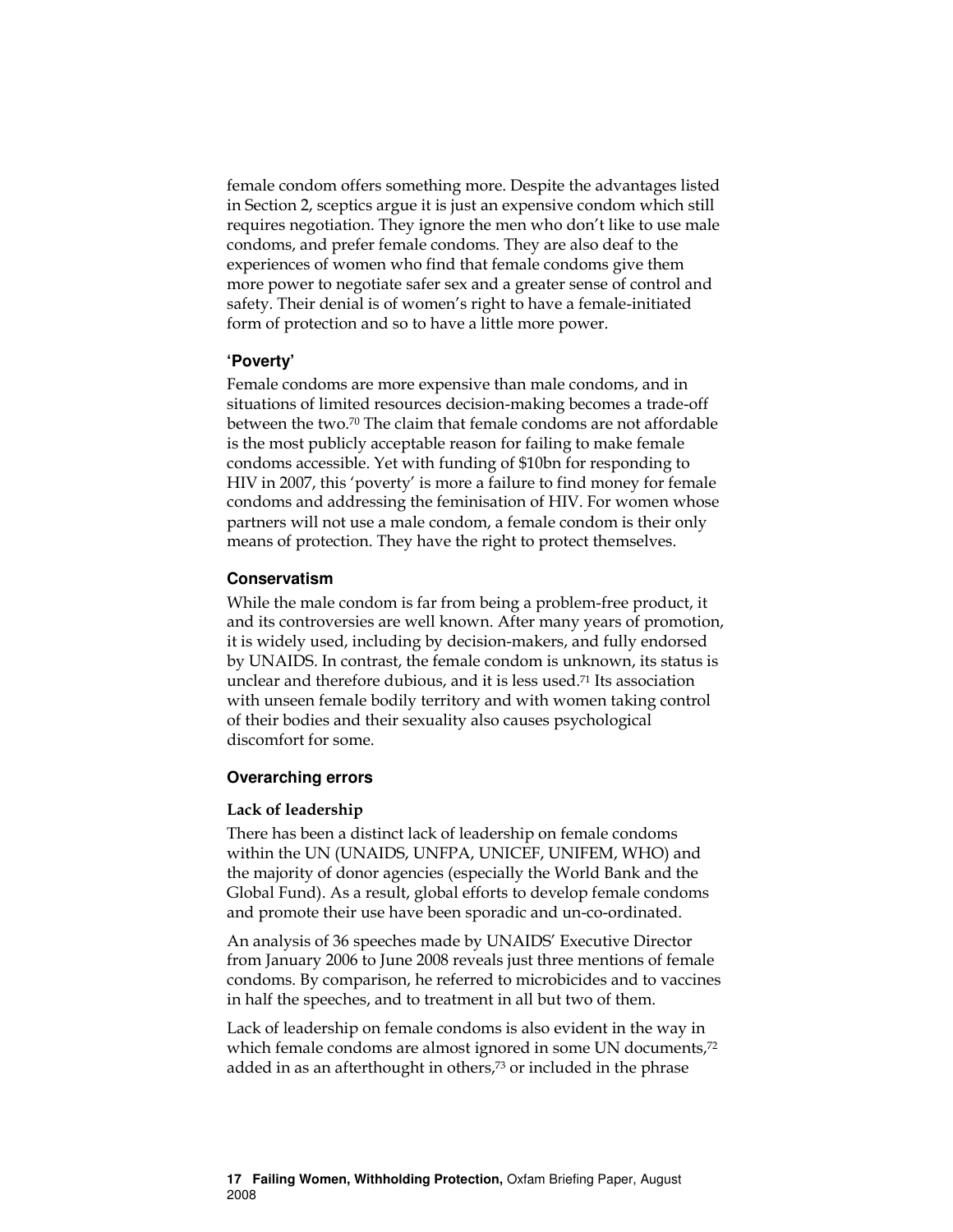'male and female condoms' without any reference to the challenges of embarking on female-condom programming.<sup>74</sup>

#### Lack of funding for female condoms

It is not known how much has been spent on the female condom, but analysts agree that it has been uneven, not sustained, and insufficient.<sup>75</sup>

A key problem is funding bias:

- There have been unprecedented increases in funding for responding to HIV, but primary prevention efforts are receiving far too little attention.76 There is still a large gap between the number of condoms – male and female – needed, and the number available.<sup>77</sup>
- Within research and development funding for female-initiated prevention methods, there is a bias in favour of new high-tech approaches, such as microbicides and vaccines.78 In 2006 alone, public donors and philanthropists contributed \$217m to microbicide development, and \$776m to vaccine development.<sup>79</sup> By comparison, in the ten years from 1998 to 2008, they invested a total of \$6.48m in developing PATH's woman's condom. Its design was finalised in 2004, but the approval process is now two years behind schedule due to lack of funding.<sup>80</sup>

#### Failure to scale up female-condom programming

The majority of female-condom interventions have been short-term, with donors preferring to fund trials, pilot programmes, and studies rather than making long-term commitments to expanding access.<sup>81</sup> The quality of programming has also been problematic, with many countries reporting that they are frequently out of stock of female condoms, sometimes for long periods.

With limited and sporadic investment in female-condom programming, demand for female condoms had, until recently, grown slowly, and had little effect on their price. However, reductions in the fully loaded cost of female condoms (i.e. the product plus programme costs less income generated) have been achieved in social-marketing programmes.82 More efficiency gains could be achieved through long-term integrated programming of female condoms within HIV-prevention and family-planning efforts.

#### Failure to reduce the price of female condoms

While the cost of female condoms has always been acknowledged as a significant problem, the following strategies to reduce their price have not been vigorously pursued: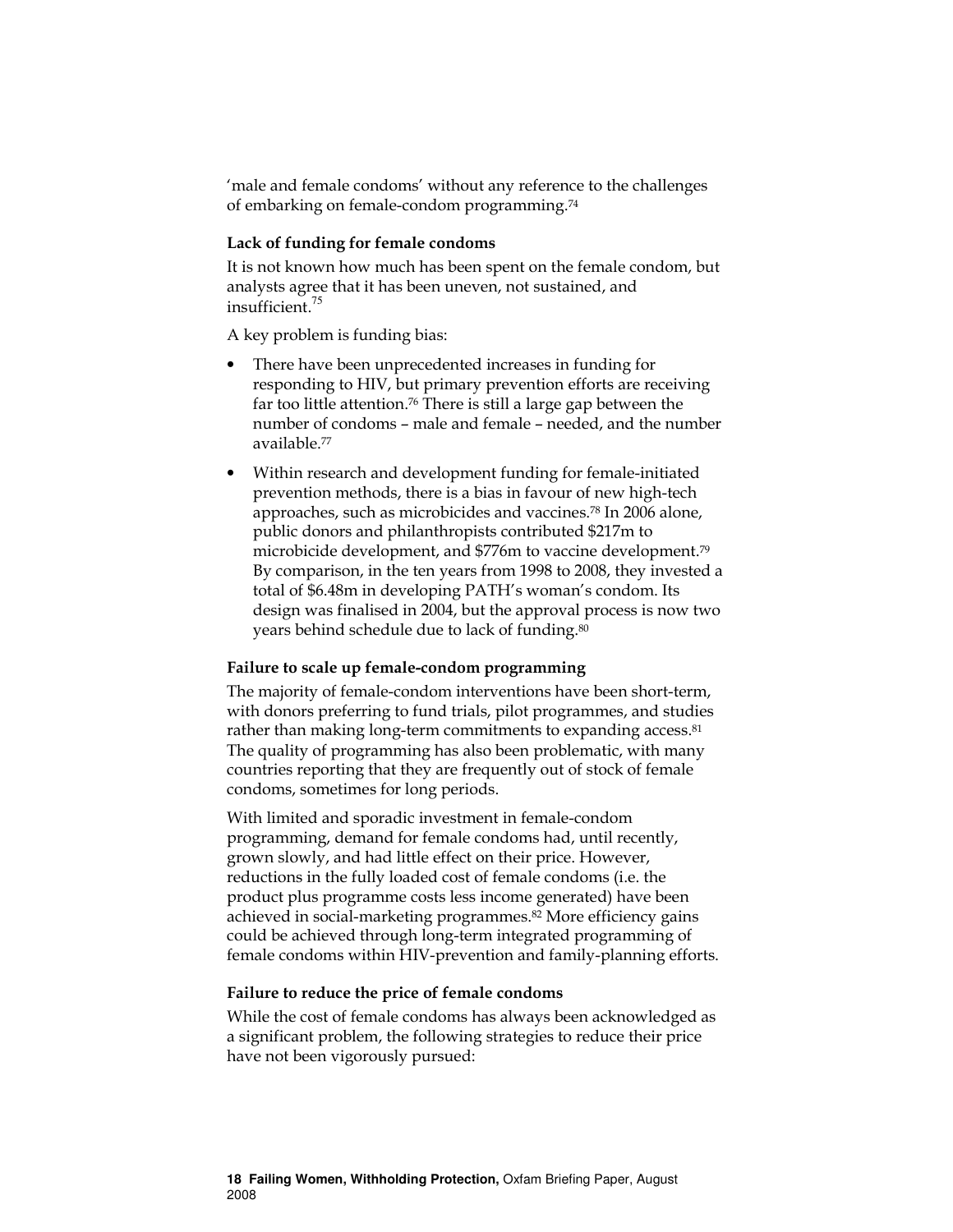- creating demand to reduce the unit cost through the economies of scale of increased production;
- investing in new designs which are much less costly to make, or which are reusable;83
- investing in not-for profit production of female condoms;
- encouraging competition in the market to drive down suppliers' prices (in particular, to help bring new products to market, the United States' Food and Drug Administration (FDA) should reclassify female condoms from being in Class III to Class II, the same class as male condoms, while still requiring adequate additional information and proof of effectiveness for significantly new condom designs);<sup>84</sup>
- allowing generic versions of female condoms, particularly those stemming from publicly funded research and development.

#### Muted advocacy

Compared with the vocal demands for access to anti-retroviral treatment, advocacy for access to women's condoms has been muted. In part, women and NGOs may have fallen victim to the same misconceptions and negative reactions as donors and policy makers. Women are also less used to demanding things for themselves, and may be labelled prostitutes if they ask for tools for safer sex. There is also the reality that women's groups lack the resources to take on the vast range of issues concerning gender injustice and inequity that they face.

There are some signs of growing advocacy. For example, in South Africa the Thohoyandou Victim Empowerment Program is mobilising civil-society groups to jointly advocate for expanded access to female condoms. If necessary they will take the government to court over the very low quantities of female condoms it provides compared with male condoms, on the grounds of gender discrimination. Oxfam's initiative (see Box 3) is also advocating for expanded access to female condoms.

### Some action

It is not the case that no progress has been made over the past 15 years. UN agencies (mainly UNFPA), donors (chiefly USAID, DFID, KfW, DANIDA, and CIDA), governments (particularly Brazil, South Africa, Zimbabwe, and Ghana<sup>85</sup>) and NGOs have produced documents about female condoms, organised meetings and consultations, and funded or supported product development, training, promotion, and distribution of female condoms. This report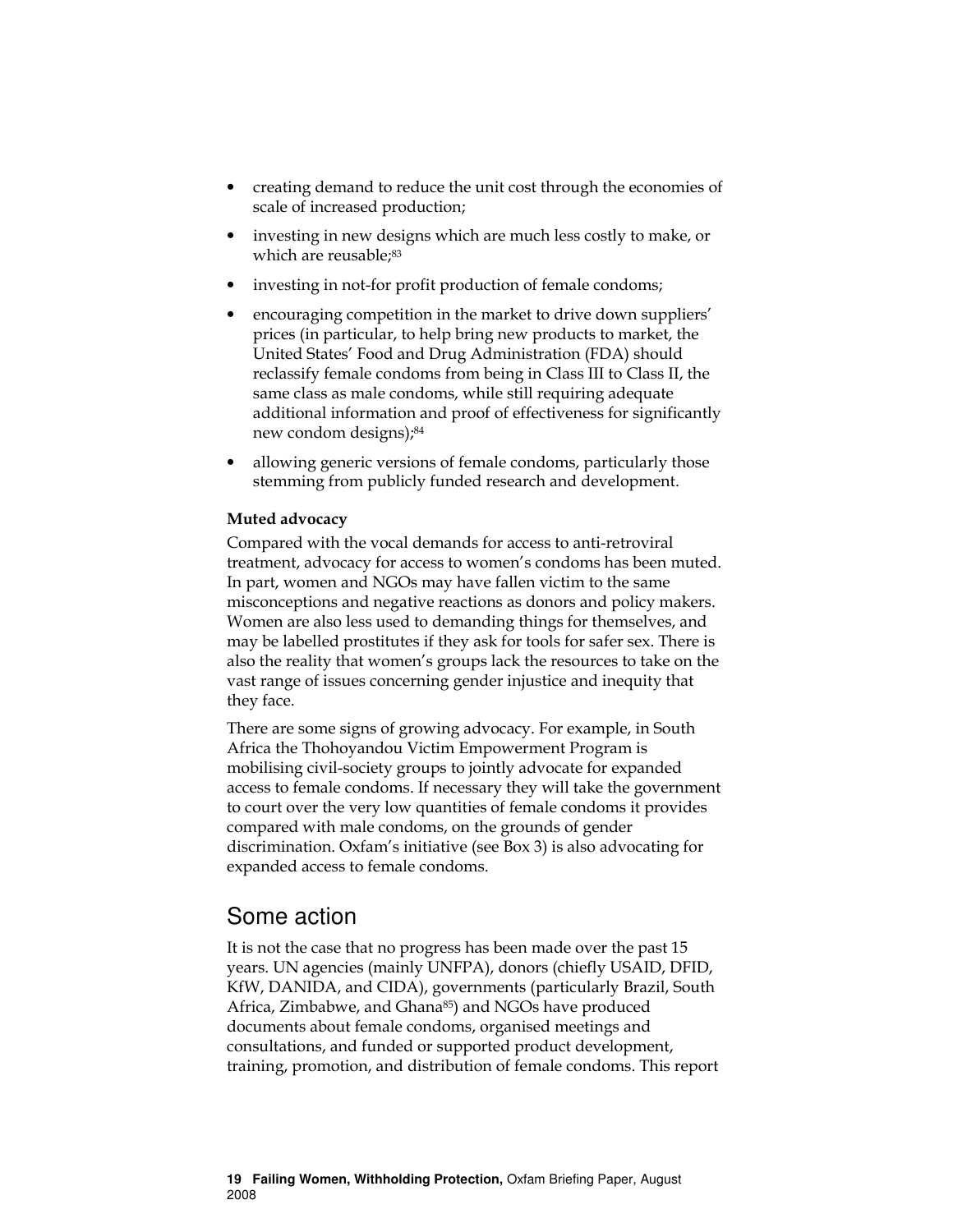does not attempt to list their achievements, but notes that some progress has been made.

In 2005 UNFPA launched its Global Female Condom Initiative, which aims to support governments to scale up female-condom programming. The initiative promotes female condoms as a dual protection method which should be an essential component of both HIV-prevention and reproductive-health programmes. It currently has 47 countries enrolled, comprising 17 in Africa, six in Asia, and 24 Caribbean nations.86 While positive change is evident in some countries, there is still a very long way to go. Many programmes run out of stock of female condoms, and supply-chain management remains problematic in even the best programmes.87 The number of female condoms available is still tiny in the context of the numbers of sexually active women, which makes the female condom a 'niche product' for a few women rather than a normalised product for many women.

#### **Box 3: The Universal Access to Female Condom (UAFC) programme, initiated by Oxfam**

This programme is complementary to UNFPA's Global Female Condom Initiative. Oxfam formed the Female Condom Consortium with the Dutch Ministry of Foreign Affairs, World Population Foundation, and IDA Solutions.

The UAFC programme has three components:

1. Investment in research and development to lower the unit cost of female condoms.

2. Large-scale female-condom programmes in three African countries: Nigeria, Cameroon, and a third country (dependent on funding) to demonstrate that demand can be created, supply chains can be managed, and education can lead to safer sexual behaviour and female empowerment.

3. International advocacy for greater investment in female condoms, and linking and learning for more effective programming.

Through these three strategies the consortium aims to make a real contribution towards universal access to female condoms in these three countries, and to demonstrate that large-scale female-condom programming can work. The programme is funded by the Dutch government, DANIDA, and the Hewlett Foundation. SIDA, NORAD, and the EU have pledged funding.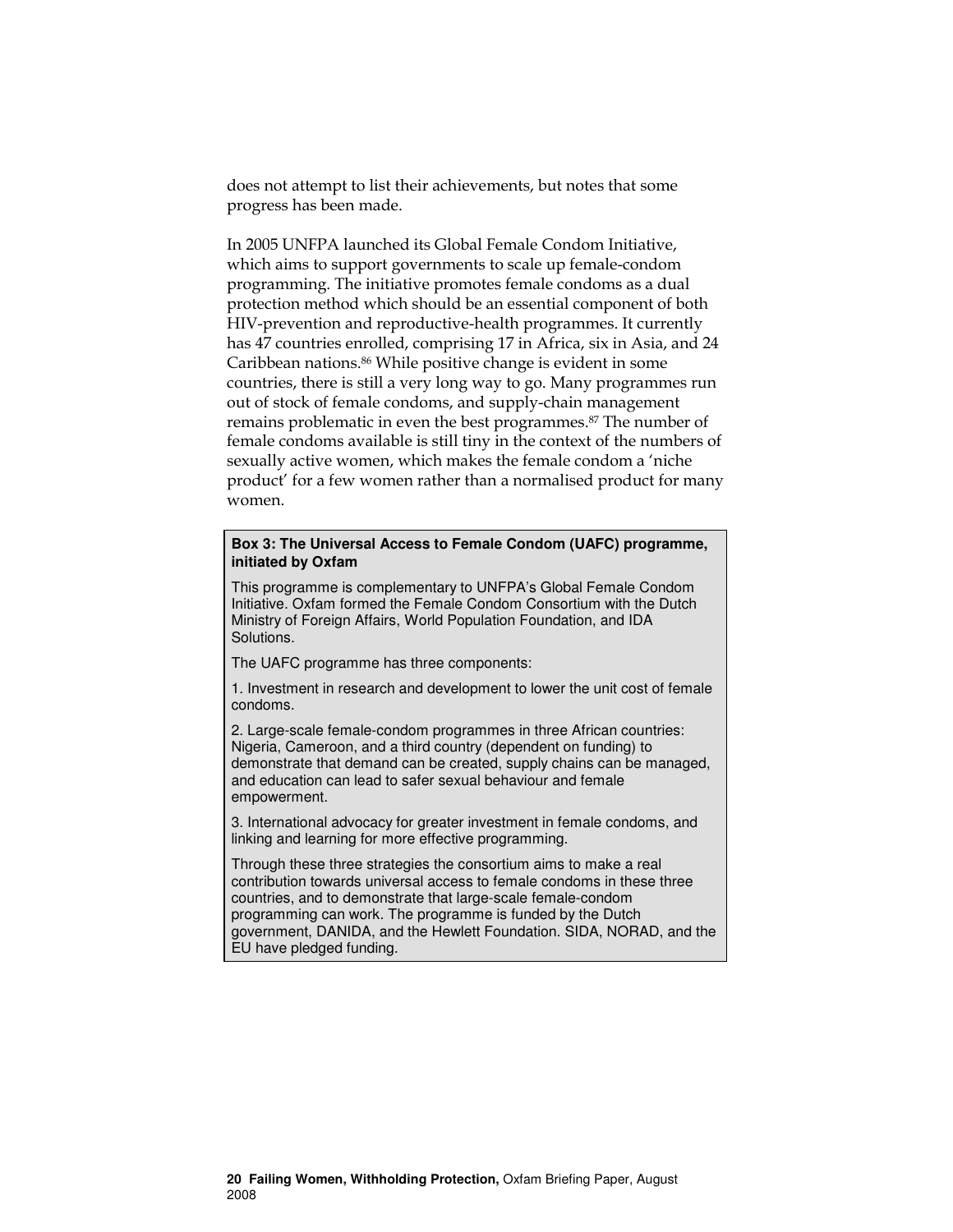### **5 Recommendations for change**

The report [on female condoms<sup>88</sup>] is a critique of the current US government's position, yet the same concerns can equally be levelled at other major players, including UNAIDS and WHO. What is currently lacking is high level commitment that would ensure improved distribution efforts within the public health-care system, drive down costs…and ensure that sufficient resources are available to enable the scale-up of programmes and promotional strategies…The failure of recent trials to show the efficacy of new microbicide candidates and the diaphragm, make the promotion of the female condom as a life-saving intervention more pertinent than ever.

Editorial, Lancet Infectious Diseases, June 2008<sup>89</sup>

It is symptomatic of the lack of leadership on female condoms and lack of investment in them that, 15 years after their invention, we do not have:

- any assessment of global demand for female condoms;
- global targets for public provision of female condoms;
- calculations of global funding requirements for providing female condoms;90
- global estimates of how many HIV infections and unwanted pregnancies could be averted through the use of female condoms;
- an information portal for data from female-condom trials and programming;
- a vibrant global campaign for female condoms;
- a global strategy for the development and production of affordable female condoms.

Most significantly, the majority of the world's women do not have access to female condoms. This can and must be changed, by moving from 15 lost years to action to make female condoms accessible.

1. UNAIDS and UNFPA, along with donor and development organisations, must provide visible global leadership to tap the potential of the female condom as a contraceptive and a prevention method against STIs including HIV. They must make stringent advocacy efforts, prioritise resources, and set meaningful targets to improve access. A short-term target of raising female condom distribution to five per cent of total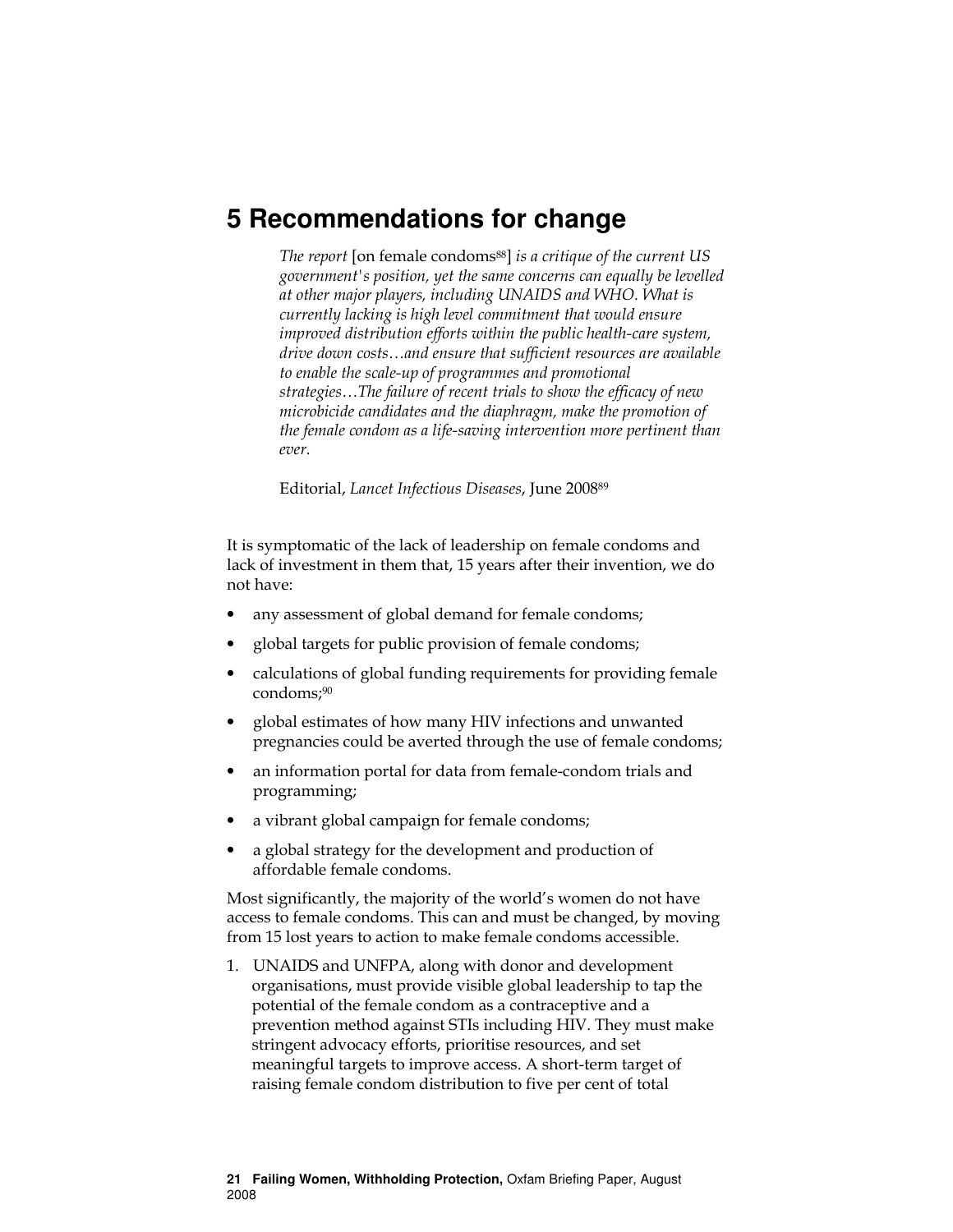condom distribution is achievable and affordable at a cost of around \$120m per year globally.<sup>91</sup>

- 2. UN agencies (UNAIDS, UNFPA, UNIFEM, UNICEF, WHO, the ILO) and international donors including the Global Fund to Fight AIDS, Tuberculosis and Malaria must promote the female condom in their gender and health policies and provide concrete assistance to implementing agencies and governments. They must significantly boost investment in female condoms, and UNITAID should include them in its portfolio.
- 3. Governments, donors, and private investors must support female-condom research and development (R & D) to create choice and lower prices. In 2006, donors spent over \$1bn on developing new HIV-prevention technologies.92 An investment of just \$20m would allow new female condoms to be brought to market. Patent laws should not infringe on efforts to develop new female condoms and to produce affordable generic versions, particularly patents stemming from publicly funded R & D. The United States' FDA should reclassify female condoms from being in Class III (high-risk devices) to Class II, the same class as male condoms, while still requiring adequate additional information and proof of effectiveness for significantly new condom designs.
- 4. National governments, civil-society organisations, and the private sector should collaborate on comprehensive long-term integrated female-condom programming, making female condoms available to all women and men, given their universal relevance as a contraceptive and STI-prevention method.
- 5. Civil-society organisations should demand that governments and international agencies include female condoms in their familyplanning and reproductive disease (including HIV) prevention programmes, and in their funding plans to the United States President's Emergency Plan for AIDS Relief (PEPFAR), the Global Fund and UNITAID.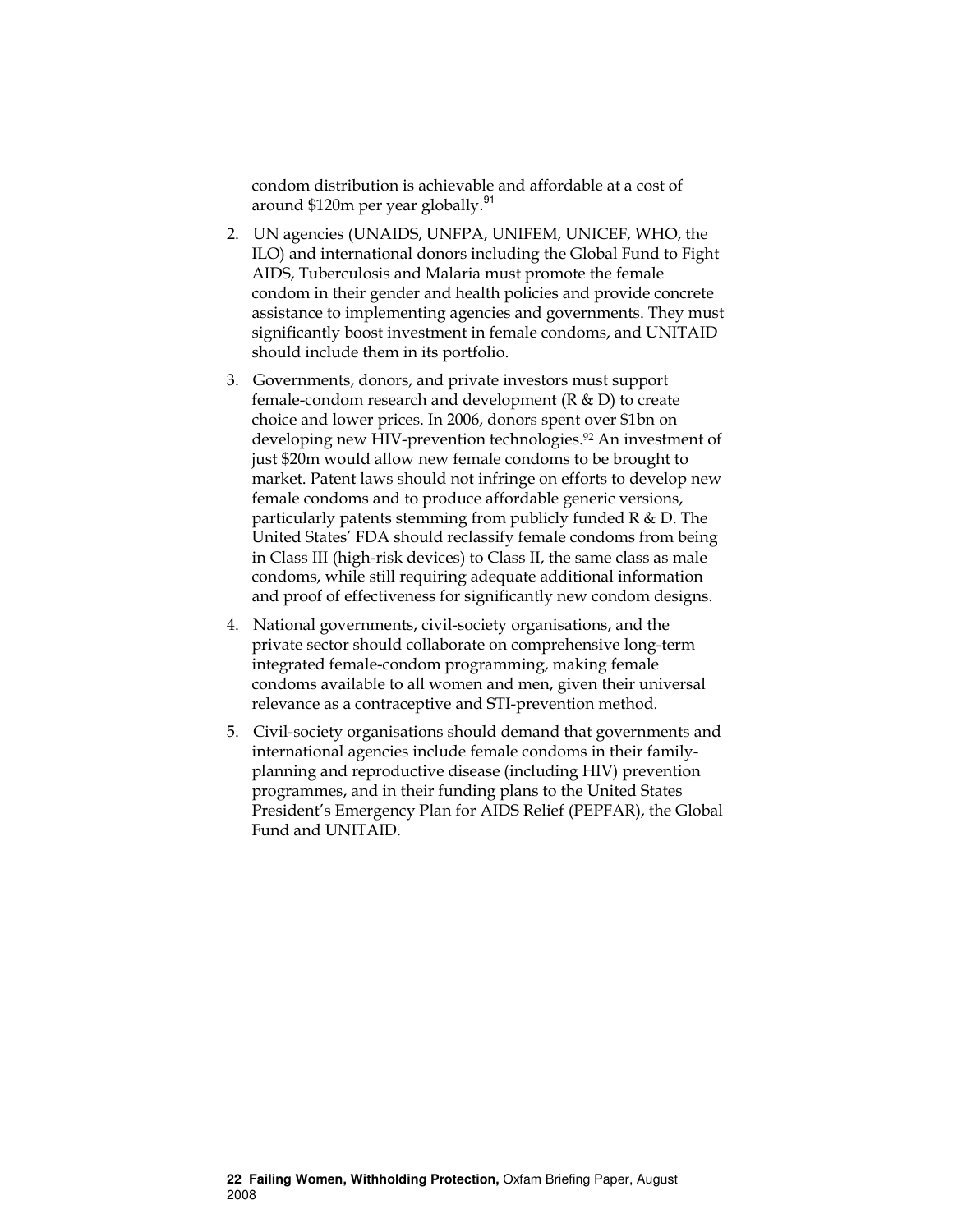### **Notes**

All website URLs listed were last accessed in June 2008.

<sup>1</sup> Assuming male condom distribution of 11 billion per year, 580 million female condoms would equal five per cent of the total. At an estimated price of \$0.22, this equals \$127.6m, less those which would be privately purchased (currently around 86 per cent of production is purchased by public bodies.)

<sup>2</sup> HIV Vaccines and Microbicides Resource Tracking Working Group (2007) Building a Comprehensive Response: Funding for HIV Vaccines, Microbicides and other New Prevention Options: 2000 –2006, www.hivresourcetracking.org.

<sup>3</sup> CHANGE (2008) press release, 22 April, www.preventionnow.net.

4 www.unaids.org/en/PolicyAndPractice/ResourcesAndFunding/default.asp.

 $<sup>5</sup>$  In terms of efficacy, research shows that the FC1 and FC2 female</sup> condoms are comparable to other barrier methods in preventing pregnancy and STIs, www.unfpa.org/hiv/female.htm.

 $^6$  As of the end of 2007, approximately 31 per cent of people in need of antiretroviral treatment in developing nations were accessing it (data.unaids.org/pub/PressRelease/2008/20080602\_treatment\_report\_en.pd f). By comparison, in 2007 roughly 22 million female condoms were distributed to less-developed countries with a combined population of approximately 1.4 billion women aged 15–49 (esa.un.org/unpp/index.asp?panel=2). This is equivalent to 1.6 per cent of those women each having access to a single female condom. For 31 per

cent of those in need to gain access to a supply, we would have to make ludricously low and incorrect assumptions: for example, that only one per cent of the women were in need of female condoms, and that a yearly supply constitutes just five condoms.

 $7$  UNAIDS (2008) 'AIDS: exceptionalism revisited', lecture by Peter Piot, UNAIDS Executive Director, London School of Economics and Political Science, 15 May, www.unaids.org. This is the lowest estimate seen during research for this paper; the highest is six new infections for every person on treatment (Stated by Anthony Fauci, the Director of America's National Institute of Allergy and Infectious Diseases at the International AIDS Society meeting in July 2007, www.medicalnewstoday.com/articles/77589.php).

 $8$  Rough estimate based on: 25.6 million female condoms sold by FHC in 2007, 86 per cent of which were purchased by the public sector (personal coummunication, Patrick Friel, 20 June 2008), multiplied by a fully loaded cost of \$1.37 (PSI 2005 figure of \$1.28 + inflation, cited in PATH & UNFPA 2005); research studies generous estimate of \$1.3m; staff costs not included in fully-loaded price, high estimate of 12 full-time at salary of \$70,000 pa each. Total of \$32.8m compared to total estimated expenditure on HIV response in 2007 of \$10bn.

<sup>9</sup> The Female Health Company's condoms are marketed under many brand names, including Reality, Femidom, Dominique, Femy, Myfemy, Protectiv,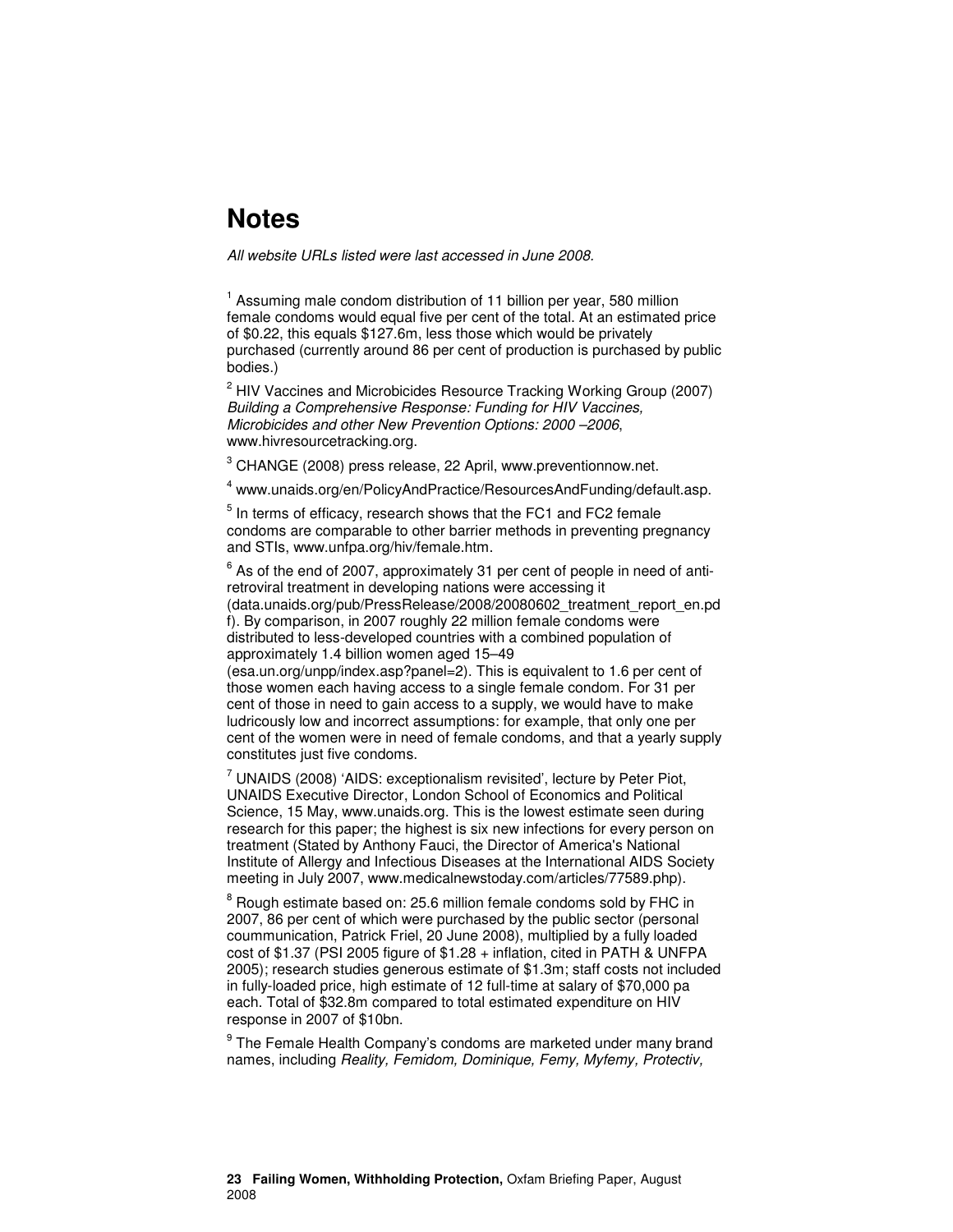Care, Confidorm, and Velvet, www.femalehealth.com. Medtech's Reddy condom is sold under brand names including Reddy, V Amour, L'amour, VA WOW Feminine condom, and Sutra, www.medtechproducts.net. PATH is a not-for-profit organisation, which has followed a user-driven design process aimed at developing a female condom with very high user acceptability, www.path.org. Mediteam does not have a website; personal communication from Chantelle Couvreur of Mediteam via Rino Mayers of IDA Solutions, 5 June 2008.

 $10$  This mechanism has been put in place while an international standard for female condoms is developed, which will take at least another two years who.int/reproductive-health/stis/female\_condom.htm.

<sup>11</sup> Female Health Company (2007) 'The Distance Travelled', Female Health Company Annual Report 2006,

www.femalehealth.com/fhcoinvestor.html#annual. The nitrile FC2 has allowed the company to lower the price to public-health agencies and to increase its gross profit margin ('The Female Health Company Reports 267 per cent Increase in Second Quarter Earnings', press release 14 May 2008, www.femalehealth.com/fhcoinvestor.html#annual).

<sup>12</sup> Personal communication, Rino Meyers, IDA Solutions, 3 July 2008.

<sup>13</sup> J.E. Mantell, Z.A. Stein, and I. Susser (2008) 'Women in the time of AIDS: barriers, bargains, and benefits', AIDS Education and Prevention 20(2): 91– 106.

<sup>14</sup> UNAIDS & WHO (2007) 'AIDS Epidemic Update 2007', www.unaids.org.

<sup>15</sup> UNAIDS & WHO (2006) 'AIDS Epidemic Update 2006' reports that in Thailand a large proportion of new infections were among groups thought to be at low risk, with one third being married women, while in Ghana, 'as in many other countries, marriage appears to be a significant risk factor for women…while mobility is a strong risk factor among men. Married women were almost three times more likely to be HIV-infected than women who had never been married'.

 $16$  UNAIDS & WHO (2007) op.cit.

-

<sup>17</sup> M. Over (2008) 'Prevention Failure: The Ballooning Entitlement Burden of US Global AIDS Treatment Spending and What to Do About It', Center for Global Development Working Paper Number 144, April 2008, www.cgdev.org/content/publications/detail/15973.

 $18$  All statistics in this subsection taken from Guttmacher/WHO (2007) 'Facts on Induced Abortion Worldwide', www.guttmacher.org/pubs/fb\_IAW.html.

<sup>19</sup> UNFPA (2007) 'Donor Support for Contraceptives and Condoms for STI/HIV Prevention 2006'.

<sup>20</sup> UN (2007) 'Africa and the Millennium Development Goals 2007 Update', www.un.org/millenniumgoals/docs/MDGafrica07.pdf.

<sup>21</sup> UN (2007) 'The Millennium Development Goals Report 2007', mdgs.un.org/unsd/mdg/Resources/Static/Products/Progress2007/UNSD\_MD G\_Report\_2007e.pdf

 $22$  Data in this sub-section is taken from UN (2007) 'The Millenium Development Goals: 2007 Progress Chart',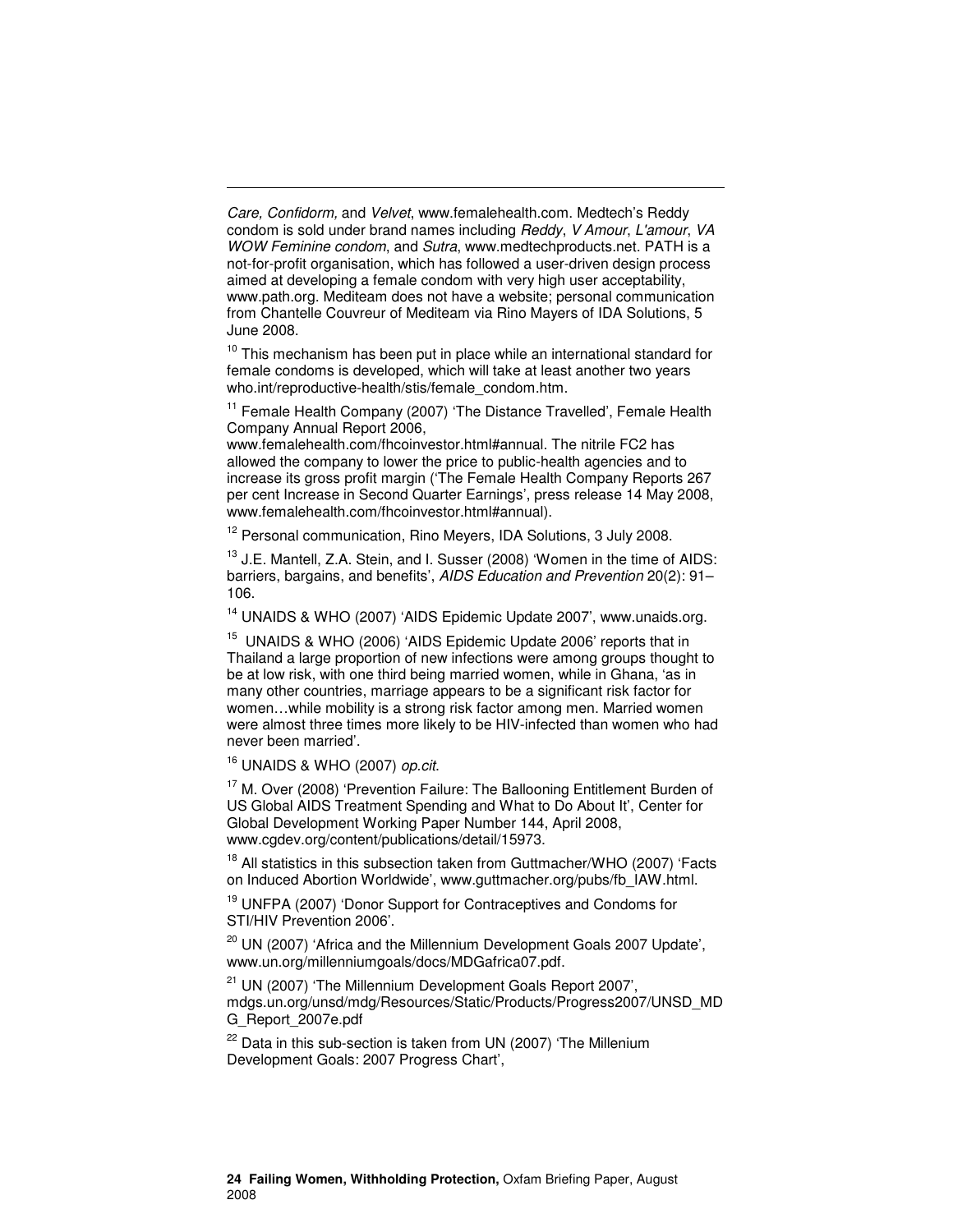mdgs.un.org/unsd/mdg/Resources/Static/Products/Progress2007/MDG\_Rep ort\_2007\_Progress\_Chart\_en.pdf.

-

 $23$  The exception is that latex condoms can cause natural rubber latex allergy. The prevalence of this allergy is unclear. Studies in the west suggest that one – six per cent of the population may be sensitised to natural rubber latex, but not all develop symptoms (www.hse.gov.uk/latex/about.htm). UNAIDS cites a figure of up to eight per cent (UNAIDS (1997) 'The Female Condom and AIDS', Point of View, Best Practice Collection, April). Non-latex male condoms are available commerically in some developing countries, but are not easily accessible via the public-health systems.

 $24$  For example, in one study, 13 per cent of women reported using the female condom without their sexual partner's knowledge (D. Kerrigan, S. Mobley, N. Rutenberg, A. Fisher, and E. Weiss (2000) The Female Condom: Dynamics of Use in Urban Zimbabwe, Horizons, the Population Council, list.popcouncil.org/pdfs/horizons/fcz.pdf).

 $25$  In a study in South Africa 65 per cent of female condom users said it was easier to convince their partner to use a female condom compared with a male condom mainly due to the transfer of responsibility (M. Beksinska, E. Marumo, J. Smit, and Z. Mabude (2005) 'Country Experiences from South Africa', presented at the Global Consultation on Female Condoms in Baltimore in September 2005,

www.path.org/projects/womans\_condom\_gcfc2005.php. Some people object to this shifting of responsibility from men to women as the male condom is the only male-initiated form of contraception. However, many women argue the opposite, preferring to be in control of protecting their own bodies.

<sup>26</sup> A. Welbourn (2006) 'Sex Life and the Female Condom: Some Views of HIV Positive Women', Reproductive Health Matters 14(28): 32–40; P.R. Telles Dias, K. Souto, and K. Page-Shafer (2006) 'Long-term Female Condom Use Among Vulnerable Populations in Brazil', AIDS and Behavior 10: S6–S75; S. Hoffman (2006) 'The Female Condom: Challenging Misconceptions About Acceptability and Use', presented at the Global Health Council's event 'Expanding Access to Female Condoms to Stem the Spread of HIV' in Washington, DC on 14 June 2006, www.globalhealth.org/images/pdf/public\_policy/hoffman\_061406.pdf.

 $27$  A. Kaler (2004) The future of female-controlled barrier methods for HIV prevention: female condoms and lessons learned', Culture, Health & Sexuality 6(6): 501–16; Hoffman (2006) op.cit.; Welbourn (2006) op.cit..

 $^{28}$  J.E. Mantell et al. (2008) op.cit.; A.L. Gray, J.A. Smit, N. Manzini, and M. Bekinska (2006) 'Systematic Review of Contraceptive Medicines: "Does Choice Make A Difference?"', RHRU, University of Witwatersand, South Africa,

http://mednet3.who.int/EML/expcom/expcom15/applications/sections/Contra ChoiceReview.pdf.

<sup>29</sup> UNAIDS & WHO (1997) The Female Condom: An Information Pack, April.

 $30$  R.M. Barbosa, S. Kalckmann, E. Berquo, and Z. Stein (2007) 'Notes on the female condom: experiences in Brazil', International Journal of STD & AIDS 18: 261–6.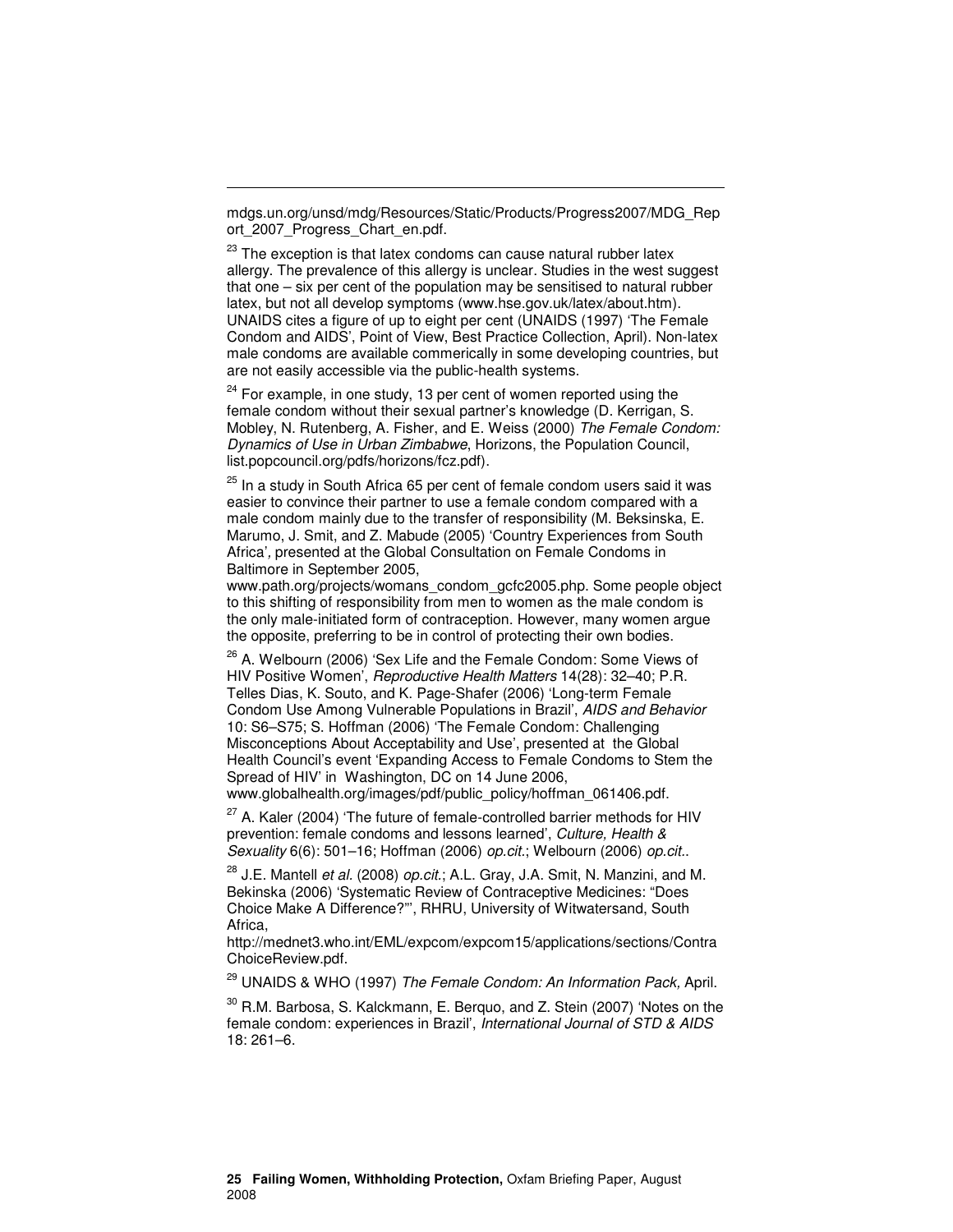-

<sup>33</sup> G. Vijayakumar, Z. Mabude, J. Smit, M. Beksinska, and M. Lurie (2006) 'A review of female-condom effectiveness: patterns of use and impact on protected sex acts and STI incidence', International Journal of STD and AIDS 17(10): 652–9.

<sup>34</sup> A. Fontanet, J. Saba, V. Chandelying, C. Sakondhavat, P. Bhiraleus, S. Rugpao, C. Chongsomchai, O. Kiriwat, S. Tovanabutra, L. Dally, J.M. Lange, and W. Rojanapithayakorn (1998) 'Protection against sexually transmitted diseases by granting sex workers in Thailand the choice of using the male or female condom: results from a randomised controlled trial', AIDS 12 1851–9.

<sup>35</sup> T.H. Hoke, P.J. Feldblum, K. Van Damme, M.D. Nasution, T.W. Grey, E.L. Wong, L. Ralimamonjy, L. Raharimalala, and A. Rasamindrakotroka (2007) 'Temporal trends in sexually transmitted infection prevalence and condom use following introduction of the female condom to Madagascar sex workers', International Journal of STD & AIDS 18(7): 461–6, ijsa.rsmjournals.com/cgi/reprint/18/7/461.

<sup>36</sup> The public-health price for UNFPA/UNAIDS/WHO purchases from the Female Health Company is currently \$0.55 (personal communication, Rino Mayers, IDA Solutions, 19 June 2008) against a price of male condoms of around \$0.03. The Reddy condom can be purchased for \$0.45 (personal communication, Rino Mayers, IDA Solutions, 3 July 2008).

 $37$  Hoke et al. (2007) op.cit..

<sup>38</sup> UNAIDS (1999) Launching and Promoting the Female Condom in Eastern and Southern Africa, UNAIDS Best Practice Collection, May, www.unaids.org.

 $39$  E. Marseille, J. Kahn, K. Billinghurst, and J. Saba (2001) 'Cost effectiveness of the female condom in preventing HIV and STDs in commercial sex workers in rural South Africa', Social Science and Medicine, 52: 135–48; D. Dowdy, M.D. Sweat, D.R. Holtgrave (2006) 'Country-wide distribution of the nitrile female condom (FC2) in Brazil and South Africa: a cost-effectiveness analysis', AIDS 20 (16) 2091–8, www.aidsonline.com. The 2006 study showed less compelling savings, but only accounted for the cost of anti-retroviral treatment, excluding the costs of other treatment associated with HIV including hospitalisation, and of other STIs. All such studies are highly sensitive to the many assumptions made for the input parameters, including changing prices for treatment and condoms.

<sup>40</sup> Kaler (2004) op.cit..

 $41$  Five years' time is the earliest the public might access a microbicide (www.global-campaign.org/about\_microbicides.htm). A vaccine is much futher away: in a recent survey, nearly two-thirds of AIDS scientists believed it would be more than ten years (www.independent.co.uk/news/science/is-ittime-to-give-up-the-search-for-an-aids-vaccine-814737.html).

 $31$  Though not at the same time! L. Artz, M. Macaluso, I. Brill, J. Kelaghan, H. Austin, M. Fleenor, L. Robey, and E.W. Hook (2000) 'Effectiveness of an intervention promoting the female condom to patients at sexually transmitted disease clinics', American Journal of Public Health 90(2): 237–44.

<sup>&</sup>lt;sup>32</sup> Kerrigan et al. (2000) op.cit..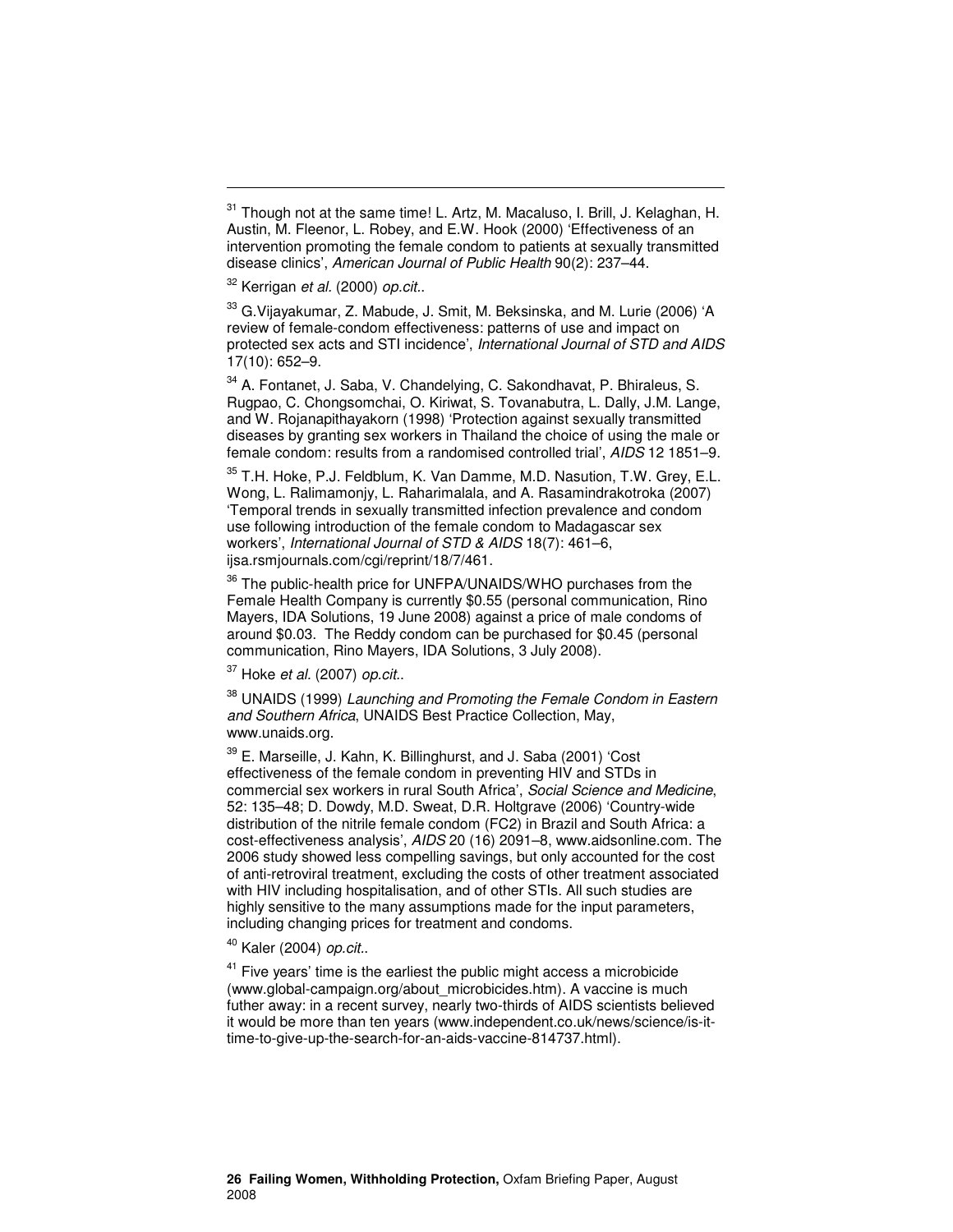$42$  Male and female condoms are around 95 per cent effective when used corrrectly and consistently. The International AIDS Vaccine Initiative notes that 'even after people receive the vaccine, they will still need to take other prevention precautions (such as using condoms and microbicides)' (www.iavi.org/viewpage.cfm?aid=1685), while the Global Campaign for Microbicides expects that correct and consistent use of male and female condoms will be the preferrred option, with microbicides' role being giving some protection to people who cannot or will not use condoms (www.globalcampaign.org/more\_microbicides.htm).

<sup>43</sup> Personal communication, 6 June 2008.

<sup>44</sup> UNAIDS & WHO (1997) op.cit..

-

<sup>45</sup> Vijayakumar et al. (2006) op.cit..

 $46$  Data in these bullet points is taken from: Telles Dias et al. (2006) op.cit.; Mantell et al. (2008) op.cit.; M. Skaer and V. Ebin (2006) In Our Own Hands: SWAA-Ghana Champions of the Female Condom,

www.popcouncil.org/pdfs/qcq/QCQ17.pdf; Kerrigan et al. (2000) op.cit.; UNAIDS & WHO (1997) op.cit.; and information from the Female Health Company, www.femalehealth.com.

 $47$  Male condoms require an erection, and so can only be employed during sex, whereas female condoms can be inserted up to eight hours before sex. This means no interruption in sex play, and avoids the renegotiation and potential conflict caused when women have to ask their partner to stop and put on a male condom. It also precludes taking risky decisions in the 'heat of the moment'. Furthermore, with male condoms, penetration leads directly to ejaculation, after which the man must withdraw or risk having the condom slip off. With female condoms the process doesn't have to be so linear, as there is no need to maintain an erection to keep the condom in place. Penetration can be mixed with other kinds of sex play. Following ejaculation, the couple can stay together if they wish, with no need to part straight after male orgasm.

<sup>48</sup> In addition, some women and men get added sexual stimulation from the inner and outer rings of FC1 and FC2. This can make sex with a female condom more pleasurable than sex without protection.

 $49$  In one study 21 per cent of receptive partners and 26 per cent of insertive partners preferred FC1 over male condoms when having sex with someone of unknown HIV status. This figure rose to 60 per cent for HIV-positive insertive partners having sex with an HIV-negative partner. (C. Renzia, S.R. Tabet, J.A. Stucky, N. Eaton, A.S. Coletti, C.M. Surawicz, S.N. Agoff, P.J. Heagerty, M.Grosse, and C.L. Celuma (2003) 'Safety and acceptability of the RealityTM condom for anal sex among men who have sex with men', AIDS 18(5): 727–31, www.aidsonline.com).

 $50$  In a study in Brazil, less than a fifth of female condom users initially adopted the technology without any problem, but all did adopt it with support to overcome those 'teething problems' (Telles Dias et al. 2006 op.cit.). The participants identified the following issues as influencing their acceptance and subsequent adoption of the female condom: (1) practising condom insertion on a pelvic model; (2) being warned that there would likely be a period of adjustment during which it is usual to experience difficulties; (3)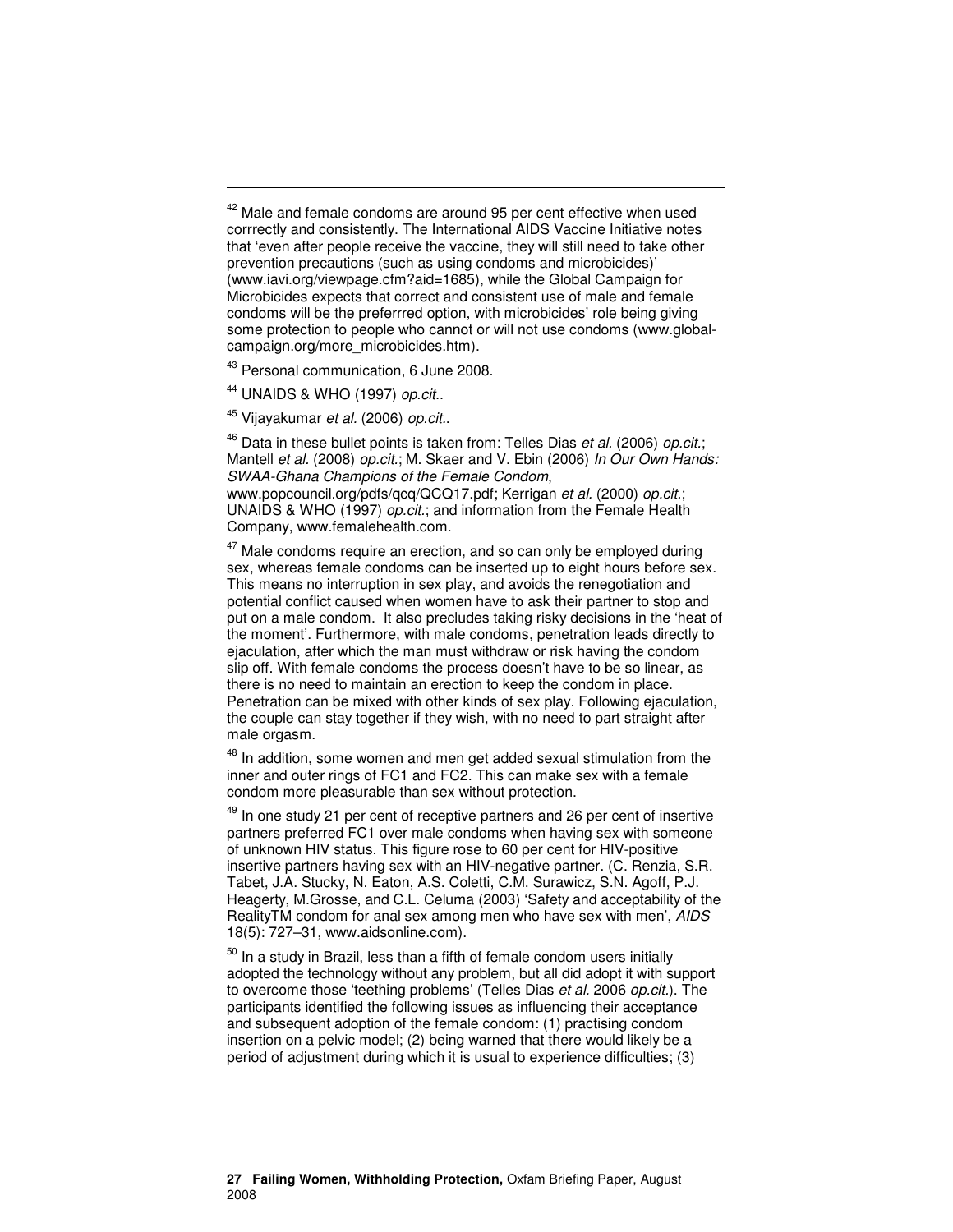encouragement regarding use of the product, including its advantages; (4) testimonials from others who liked and adopted the method; (5) learning strategies to negotiate condom use with sexual partners; (6) information on female genital anatomy; and (7) information on STIs. In another trial, users of female condoms initially reported problems of slippage in ten per cent of uses, but this had gone to 0 (out of 129 uses) by the end of the study (Fontanet et al. (1998) op.cit.).

<sup>51</sup> Hoffman (2008) *op.cit.*, citing four other studies.

-

<sup>52</sup> Prastut Consulting (2007) 'Product Usage Study Report, Natural Latex Female Condom', April 12, inspiral.tv/imglib/VA-Standalone study Analysis and report.pdf

<sup>53</sup> PATH reports from its trials that over 90 per cent of couples were satisfied with the condom's performance for ease of use, stability, comfort, and sensation. Ninety-eight per cent of women and 99 per cent of men found the sensation of sex to be okay to very satisfactory: www.path.org/files/TS\_update\_womans\_condom.pdf.

<sup>54</sup> Quotes taken from: Welbourn (2006) op.cit.; Telles Dias et al. (2006) op.cit.; ZWRCN (no date): 'I' Stories of Women Living with HIV and AIDS: Sexual Rights and Access to Treatment among HIV Positive Women in Zimbabwe, Zimbabwe Women's Resource Centre and Network. UK and USA quotes from personal communications.

<sup>55</sup> For example, PSI in Zimbabwe initially forecast sales of 4,000 female condoms a month, but sold an average of almost 19,000 a month for the first four months, slowing to an average of over 13,000 a month in the following 25 months (Kerrigan et al. (2000) op.cit.).

<sup>56</sup> In 2007, worldwide about 26 million female condoms were distributed, compared with around 11 billion male condoms (CHANGE (2008) op.cit.).

<sup>57</sup> CHANGE attempted to find a global estimate of demand for female condoms in order to advocate that USAID should fund its share of meeting demand. However, they were unable to find any such estimate (personal communication, Lauren Sisson, CHANGE, 5 May 2008). Its non-existence is confirmed by Bidia Deperthes of UNFPA (personal communication, 17 June 2008).

<sup>58</sup> For example, in market research in Ghana, 60 per cent of respondents had never heard of the female condom, and just 0.4 per cent had ever used it (Skaer & Ebin (2006) op.cit.).

<sup>59</sup> M. Latka (2001) 'Female-initiated barrier methods for the prevention of STI/HIV: Where are we now? Where should we go?', Journal of Urban Health 78 (4) 571–80.

<sup>60</sup> SWAA Cameroon (communication from Adrienne Germaine), Ghana (Skaer & Ebin (2006) op.cit.), and Tanzania and Malawi (World Population Fund & Oxfam Novib (2007) 'A Matter of Choice Rather than Noise', report on an international meeting on the female condom, 12–14 September 2007, Oegstgeest, The Netherlands, available from the resources page of www.preventionnow.net).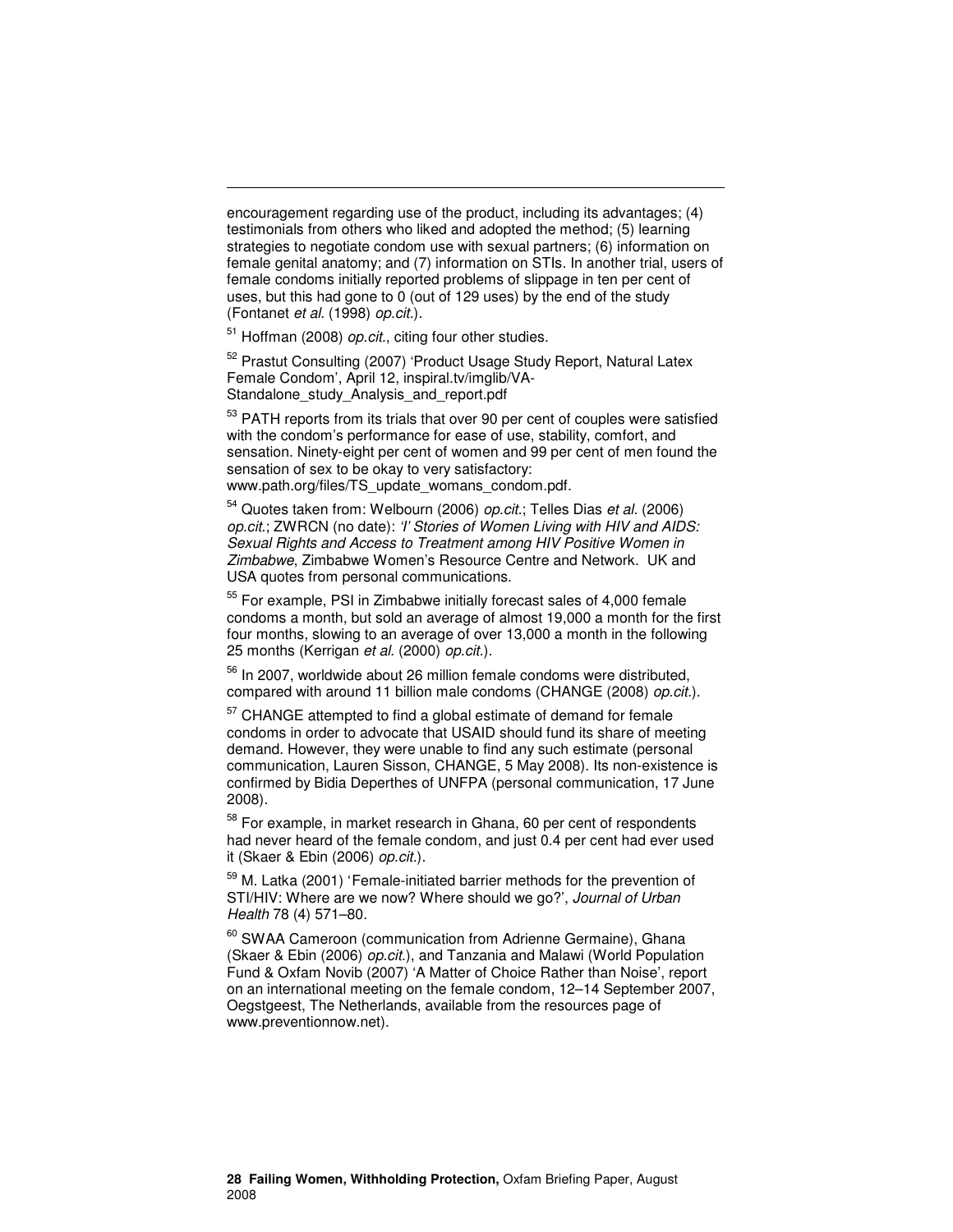<sup>63</sup> World Population Foundation & Oxfam Novib (2007) op.cit..

UNFPA (2008) op.cit..

-

<sup>65</sup> World Population Fund & Oxfam Novib (2007) op.cit..

<sup>66</sup> CHANGE (2008) op.cit..

 $67$  G.F. Brown, V. Raghavendran, and S. Walker (2007) 'Planning for Microbicide Access in Developing Countries: Lessons from the Introduction of Contraceptive Technologies', International Partnership for Microbicides, July 2007, ipm-

microbicides.org/pdfs/english/ipm\_publications/2007/ipm\_rh\_paper\_en\_2007 0730v6.pdf.

 $68$  For example, the Aidsmap website (www.aidsmap.com, accessed on 5 June 2008) features three paragraphs on female-controlled methods of safer sex. The first gives the context. The second states that the female condom is the first product to give women more control, but then gives four negative opinions. The last of these – that a man can deliberately insert his penis in the vagina around the side of the condom without the woman knowing – is not an issue reported in trials. The third paragraph is about microbicides, making two positive comments, including that they potentially have the benefit of protection against STIs.

<sup>69</sup> A key finding of recent research into USAID's role in promoting female condoms found that 'US agencies responsible for female condom programming and procurement do not have polices that promote the integration of female condoms into HIV prevention and family planning programs. Whether the US procures female condoms in a given country is highly dependent on the personal biases of USAID mission staff' (CHANGE (2008) op.cit..) The report also mentions how the lack of specific policy guidance on female condoms affects US-funded agencies such as Population Services International (PSI); although PSI is one of the largest distributors of female condoms, female condoms remain a marginal product within its network, with programming dependant on the presence of female condom 'champions' in individual offices.

 $70$  For example, in an on-line conference in May 2008 about female condoms, one contributor from Uganda stated: 'female condoms are quite expensive, particularly for cash-strapped countries where funds for condom

 $61$  For example, in Fontanet et al. (1998) op.cit., sex workers were asked to propose a male condom, and only to use a female condom if the client refused. This approach maximises cost-effectiveness.

 $62$  In one Zambian study couples were counselled about the benefits of condom use, but were given only ten female condoms against 60 male condoms at each visit to the clinic. Despite female condoms making up only 14 per cent of their condom supply, the couples reported using them in around 24 per cent of sexual acts after 12 months; it is plausible that their use would have been higher if the supply were not so restricted. This is not mentioned in the study, nor in any citations or reviews of it. (E. Musaba, C.S. Morrison, M.R. Sunkutu, and E.L. Wong (1998) 'Long-term use of the female condom among couples at high risk of human immunodeficiency virus infection in Zambia', Sexually Transmitted Diseases 25(5): 260–4, www.stdjournal.com).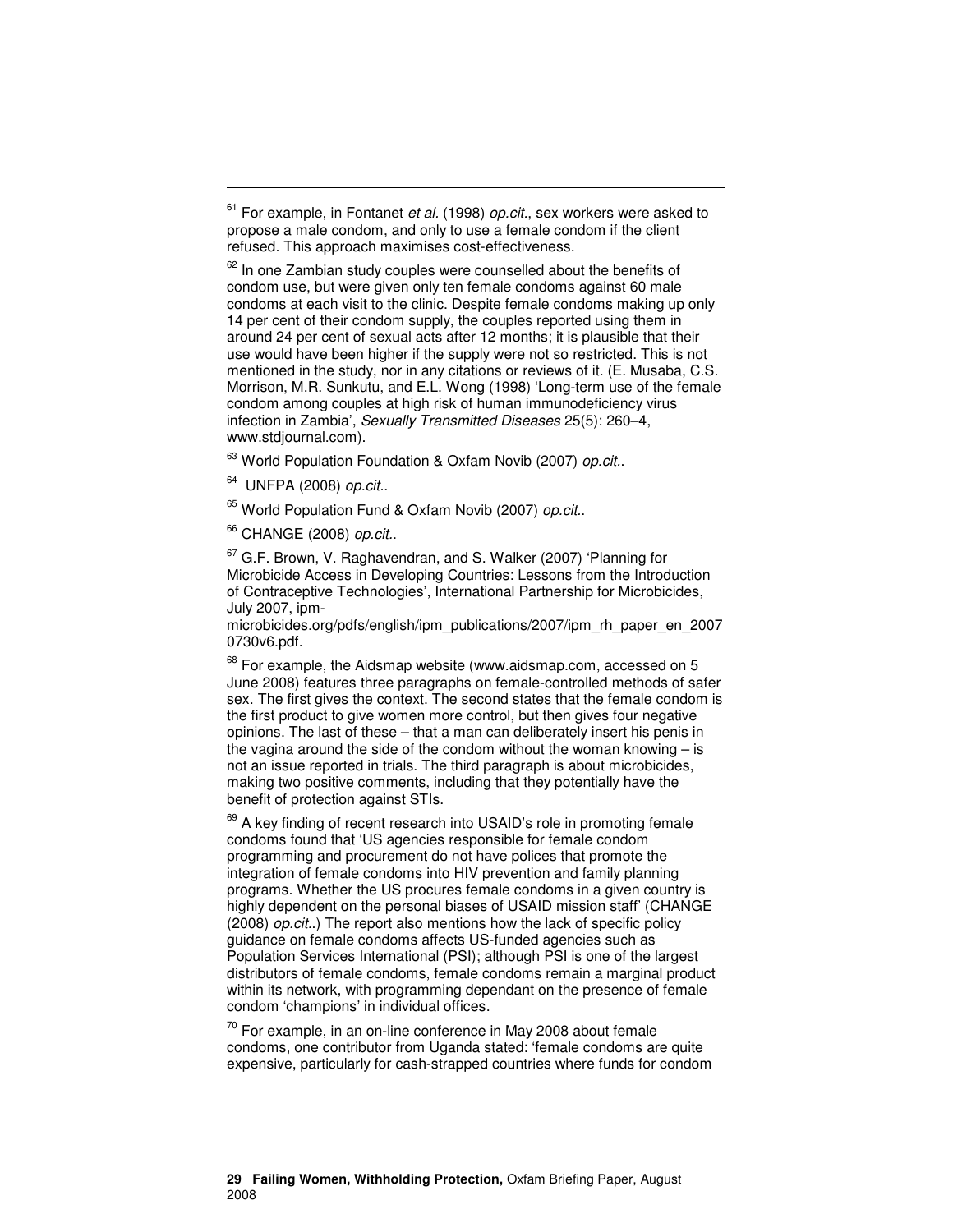procurement and promotion have to be requested as a donation from development partners/donors. Sometimes we have to make a choice and convince ourselves that it would be more cost-effective to bring in 2 million male condoms than 100,000 pieces of the female condoms'. She also noted that she would prefer not to have to choose, but to give people access to both. Of course, the trade-off is rarely applied outside of the condom sphere, for example, to compare procurement of female condoms with that of jet fighters.

-

 $71$  Conservatism is also evident in provider bias. Within HIV prevention, staff are generally more comfortable with promoting the male condom. Familyplanning staff have a preference for 100 per cent effective oral contraceptives over harm-reduction strategies (Kaler (2004) op.cit.).

 $72$  For example, a joint statement by WHO, UNAIDS, and UNFPA entitled 'Position Statement on Condoms and HIV Prevention (July 2004)' begins: 'The male latex condom is the single, most efficient, available technology to reduce the sexual transmission of HIV and other sexually transmitted infections'. Yet the female condom is as efficacious as the male condom. The document includes 38 references to 'condoms' but only one to 'female condoms': 'Female condoms can provide women with more control in protecting themselves',

www.unfpa.org/upload/lib\_pub\_file/343\_filename\_Condom\_statement.pdf

 $73$  When accessed on 29 April 2006, a UNAIDS web page began with the same sentence as the previous footnote, but then added: 'Along with the female condom, it [the male condom] is a main component of comprehensive strategies to reduce risks of sexual exposure to HIV'. However, in the process of researching this brief, the page was updated to read: 'The male latex condom is the most efficient and available technology to reduce the sexual transmission of HIV and other sexually transmitted infections. The female condom is increasingly available and is equally effective in reducing the sexual transmission of HIV. Condoms have played a decisive role in HIV prevention efforts in many countries. Both male and female condoms are a main component of comprehensive strategies to reduce risks of sexual exposure to HIV',

www.unaids.org/en/PolicyAndPractice/Prevention/Condoms/default.asp.

 $74$  For example, UNAIDS' 2007 Practical Guidelines for Intensifying HIV Prevention, Towards Universal Access mentions 'male and female condoms' throughout, but gives no special attention to the challenges of expanding access to female condoms despite all the known problems of negative perceptions, costs of procurement, the need to train health providers, and so on.

 $^{75}$  Brown et al. (2007) op.cit.; CHANGE (2008) op.cit.. Mantell et al. (2008) op.cit. failed to find figures for global investment in research and development of female condoms; investment in procurement and programming is also difficult to track because many donors provide support through non-earmarked funds.

 $76$  Over (2008) op.cit.. As Peter Piot stated recently in his opening speech to the Implementers' Meeting: 'First we need to work much harder on prevention. Although some countries are, for the first time, recording lower rates of new infections, most AIDS responses still pay too little attention to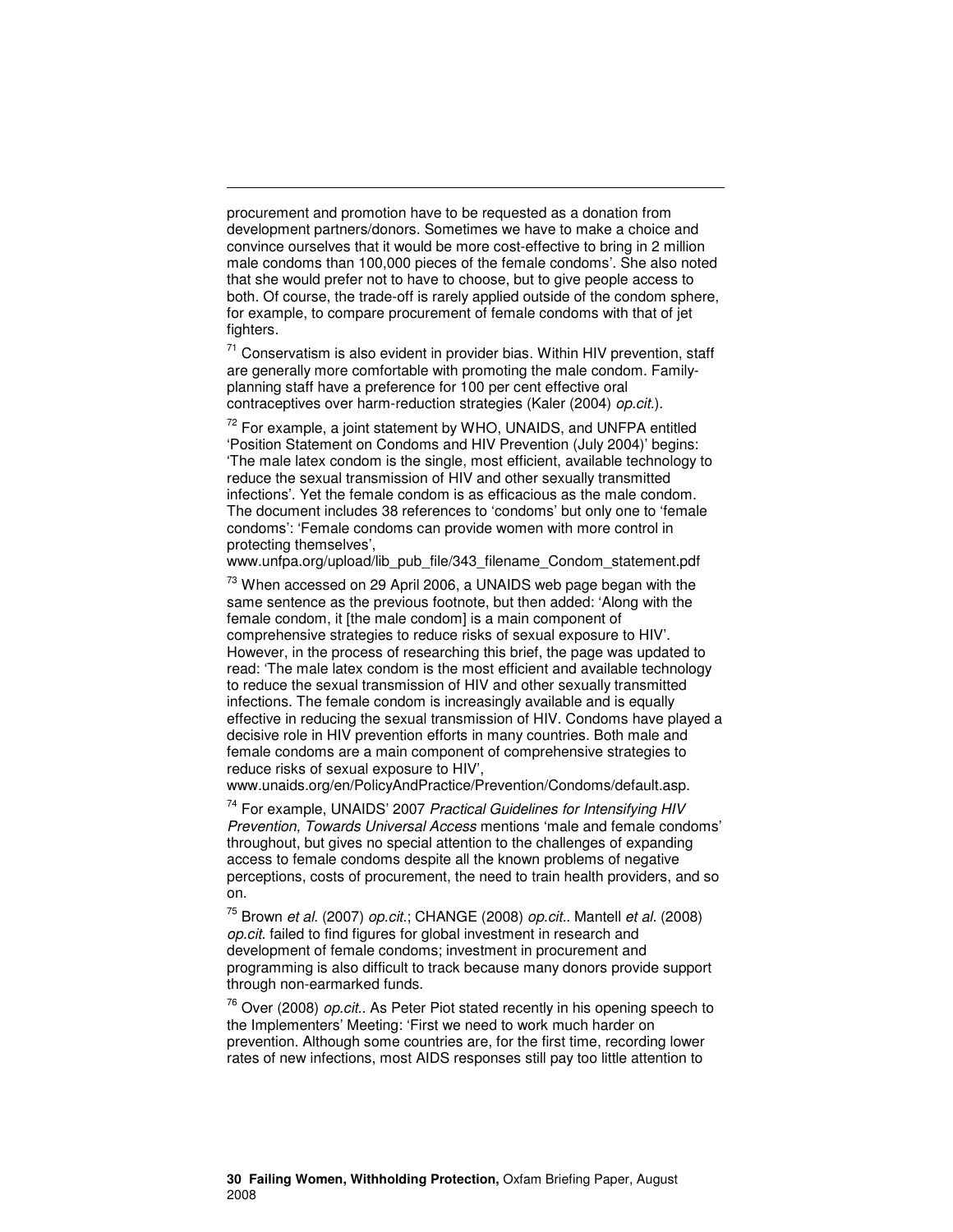HIV prevention…One problem is lack of demand. Imagine what could happen if there were a strong constituency – along the lines of South Africa's Treatment Action Campaign –marching for HIV prevention too'. (UNAIDS (2008) 'Opening Speech at the Implementers Meeting', Peter Piot, UNAIDS Executive Director, Kampala, 3 June 2008, www.unaids.org).

-

 $77$  For 2006, UNFPA estimated that 18 billion condoms were needed, and about 11.4 billion were available (UNFPA (2007) op.cit.).

<sup>78</sup> For example, on World AIDS Day 2004 Peter Piot of UNAIDS stated (emphasis added) 'To reverse these inequities we must focus attention and resources on increasing access to prevention and treatment services for women. We need to make female condoms readily accessible in more parts of the world. And even more urgent is the need for investment in a microbicide that a woman can confidently and confidentially use to protect herself from HIV',

data.unaids.org/Media/Speeches02/sp\_piot\_wad2004\_01dec04\_en.pdf.

 $79$  HIV Vaccines and Microbicides Resource Tracking Working Group (2007) Building a Comprehensive Response: Funding for HIV Vaccines, Microbicides and other New Prevention Options: 2000 –2006, www.hivresourcetracking.org.

80 Personal communication, Joanie Robertson, PATH, 14 May 2008.

 $81$  Kaler (2004) *op.cit.* states '... investment in large scaling-up of activities is crucial, as is moving beyond piloting and acceptability studies…Sadly, it may seem safer to invest in endless piecemeal trials rather than taking the leap to scale-up, but the public health impact of acceptability trials is negligible'.

82 PATH & UNFPA (2006) Female Condom: A Powerful Tool for Protection, www.unfpa.org/publications/detail.cfm?ID=298. The fully loaded cost per female condom in PSI programmes was \$2.96 in 2000, down to \$1.28 in 2005.

<sup>83</sup> With the exception of the Female Health Company's development of FC2, which has resulted in around a 30 per cent reduction in price compared to FC1. Regarding re-use, WHO funded several studies of FC1 and produced protocols to assist in risk-reduction, but never recommended reuse of FC1. Studies showed that it could be washed, re-lubricated, and re-used up to seven times without damaging its structural integrity: www.who.int/reproductive-health/stis/reuse.en.html.

 $84$  PATH & UNFPA (2006) op.cit..Currently the FDA classifies female condoms in Class III, the same category as pace-makers and other invasive devices which are life-supporting or life-sustaining, and which present a high or potentially unreasonable risk of illness or injury to a patient (Williams ED (2007) The Medical Device Approval Process and Related Legislative Issues, CRS Report for Congress, updated July 12 2007). This makes the clinical trials very expensive, a severe deterrent to manufacturers. It has also affected device improvement: the Female Health Company only changed the material for FC2 and not the design, to minimise the time and cost of approval processes. FDA approval is required for USAID procurement: USAID is currently procuring the more expensive FC1 because FC2 has not yet passed FDA approval. Male condoms are in Class II, devices which pose a moderate risk to patients, and do not face the same regulatory challenges.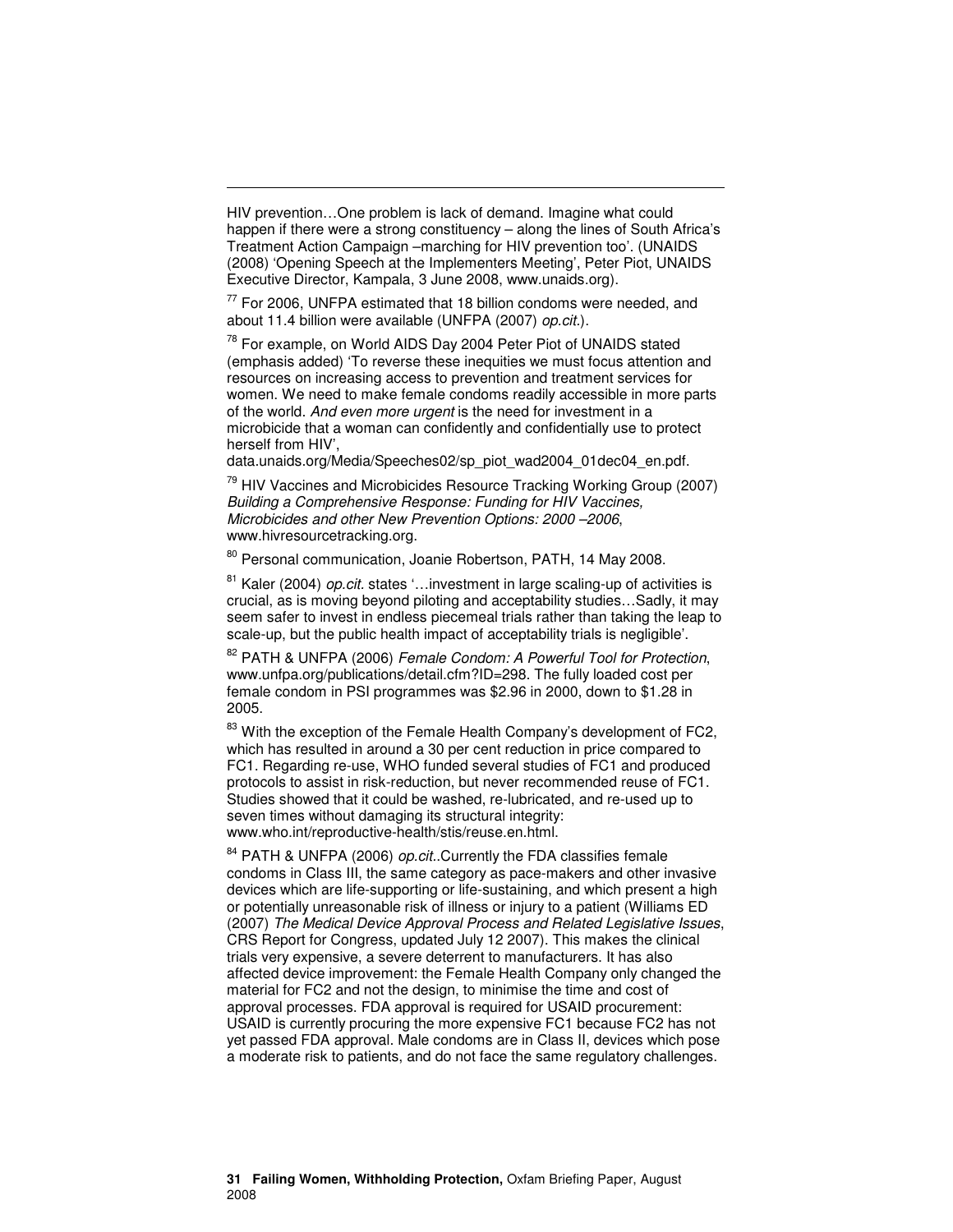<sup>86</sup> As of May 2008, they are Botswana, Burkina Faso, Central African Republic, Congo DR, Côte d'Ivoire, Ethiopia, Liberia, Malawi, Mauritania, Mauritius, Mozambique, Nigeria, Senegal, Sierra Leone, Tanzania, Zambia, Zimbabwe, Cambodia, India, Loa PDR, Mongolia, Myanmar, Papua New Guinea, Anguilla, Antigua & Barbuda, Aruba, Barbados, Belize, Bermuda, Bonaire, Cayman Islands, Curacao, Dominica, Grenada, Guyana, Jamaica, Monsterrat, St. Eustatius, St. Kitts/Nevis, St. Lucia, St. Maarten, St. Vincent, Suriname, Tortola, Trinidad and Tobago, Turks and Caicos (UNFPA (2008) op.cit.).

87 SWAA Cameroon (communication from Adrienne Germaine), Ghana (Skaer & Ebin (2006) op.cit.), and Tanzania and Malawi (World Population Fund & Oxfam Novib (2007) op.cit.).

88 CHANGE (2008) op.cit..

-

 $89$  The Lancet Infectious Diseases 8(6): 343, www.thelancet.com (free registration required to access documents).

90 Personal communication, Bidia Deperthes, UNFPA, 16 June 2008.

<sup>91</sup> Assuming male condom distribution of 11 billion per year, 580 million female condoms would equal five per cent of the total. At an estimated price of \$0.22, this equals \$127.6m, less those which would be privately purchased (currently around 86 per cent of production is purchased by public bodies.)

92 HIV Vaccines and Microbicides Resource Tracking Working Group (2007) Building a Comprehensive Response: Funding for HIV Vaccines, Microbicides and other New Prevention Options: 2000 –2006, www.hivresourcetracking.org.

 $85$  For an analysis of the characteristics of these leading programmes, see M. Warren and A. Philpott (2003) 'Expanding Safer Sex Options: Introducing the Female Condom into National Programs', Reproductive Health Matters 11(21): 130–39.